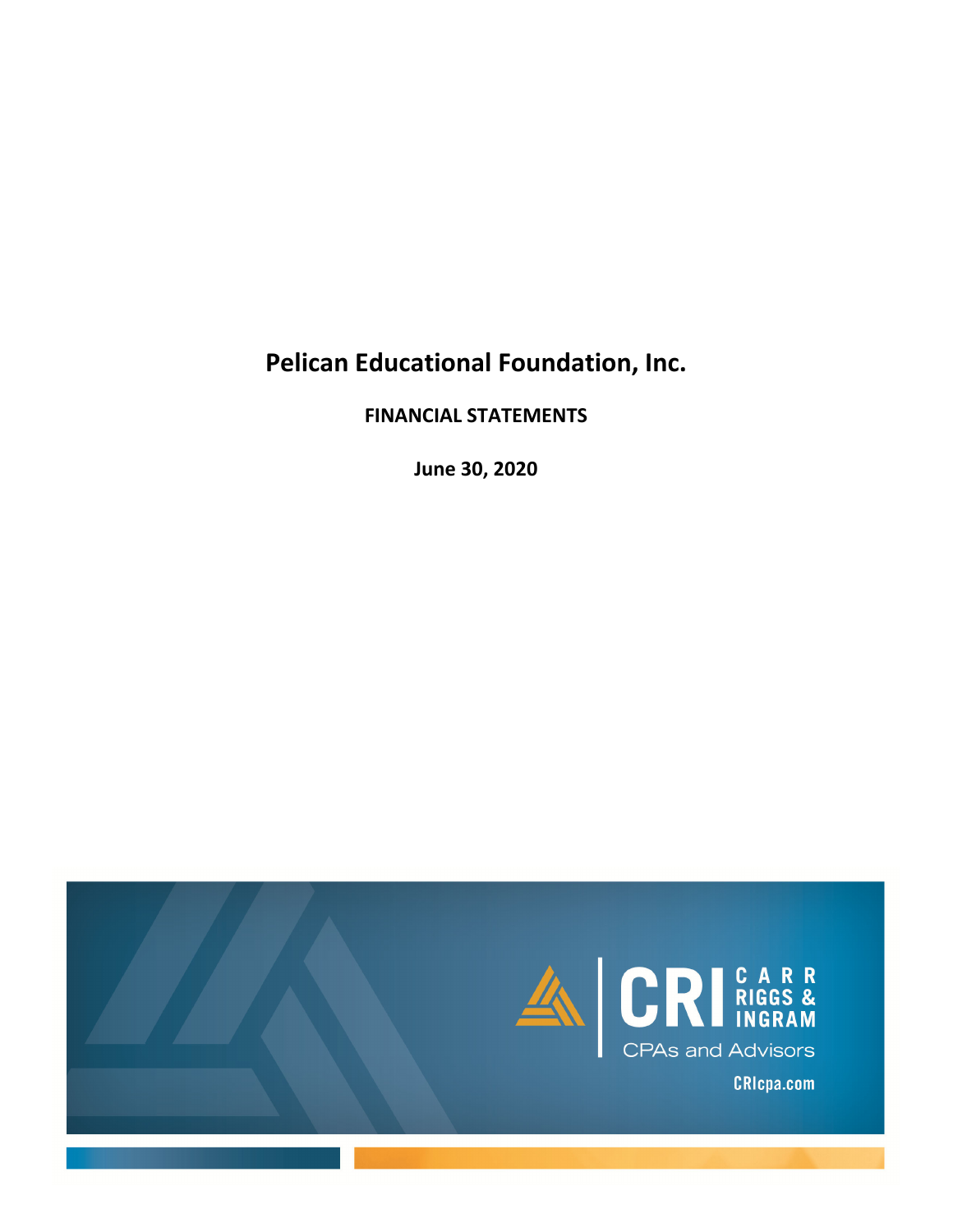# **Pelican Educational Foundation, Inc. Table of Contents June 30, 2020**

| <b>REPORT</b>                                                                                                                                                                                                                                                                                                                      |
|------------------------------------------------------------------------------------------------------------------------------------------------------------------------------------------------------------------------------------------------------------------------------------------------------------------------------------|
|                                                                                                                                                                                                                                                                                                                                    |
| <b>FINANCIAL STATEMENTS</b>                                                                                                                                                                                                                                                                                                        |
|                                                                                                                                                                                                                                                                                                                                    |
|                                                                                                                                                                                                                                                                                                                                    |
|                                                                                                                                                                                                                                                                                                                                    |
|                                                                                                                                                                                                                                                                                                                                    |
| <b>SUPPLEMENTARY INFORMATION</b><br>Schedule of Compensation, Benefits and Other Payments Made to Agency Head17                                                                                                                                                                                                                    |
| REPORTS AND SCHEDULES REQUIRED BY<br><b>GOVERNMENT AUDITING STANDARDS AND THE UNIFORM GUIDANCE</b><br>Independent Auditors' Report on Internal Control Over Financial Reporting<br>and on Compliance and Other Matters Based on an Audit of Financial<br>Statements Performed in Accordance with Government Auditing Standards  18 |
| Independent Auditors' Report on Compliance for the Major Program<br>and on Internal Control Over Compliance Required by the Uniform Guidance 20                                                                                                                                                                                    |
|                                                                                                                                                                                                                                                                                                                                    |
|                                                                                                                                                                                                                                                                                                                                    |
|                                                                                                                                                                                                                                                                                                                                    |
|                                                                                                                                                                                                                                                                                                                                    |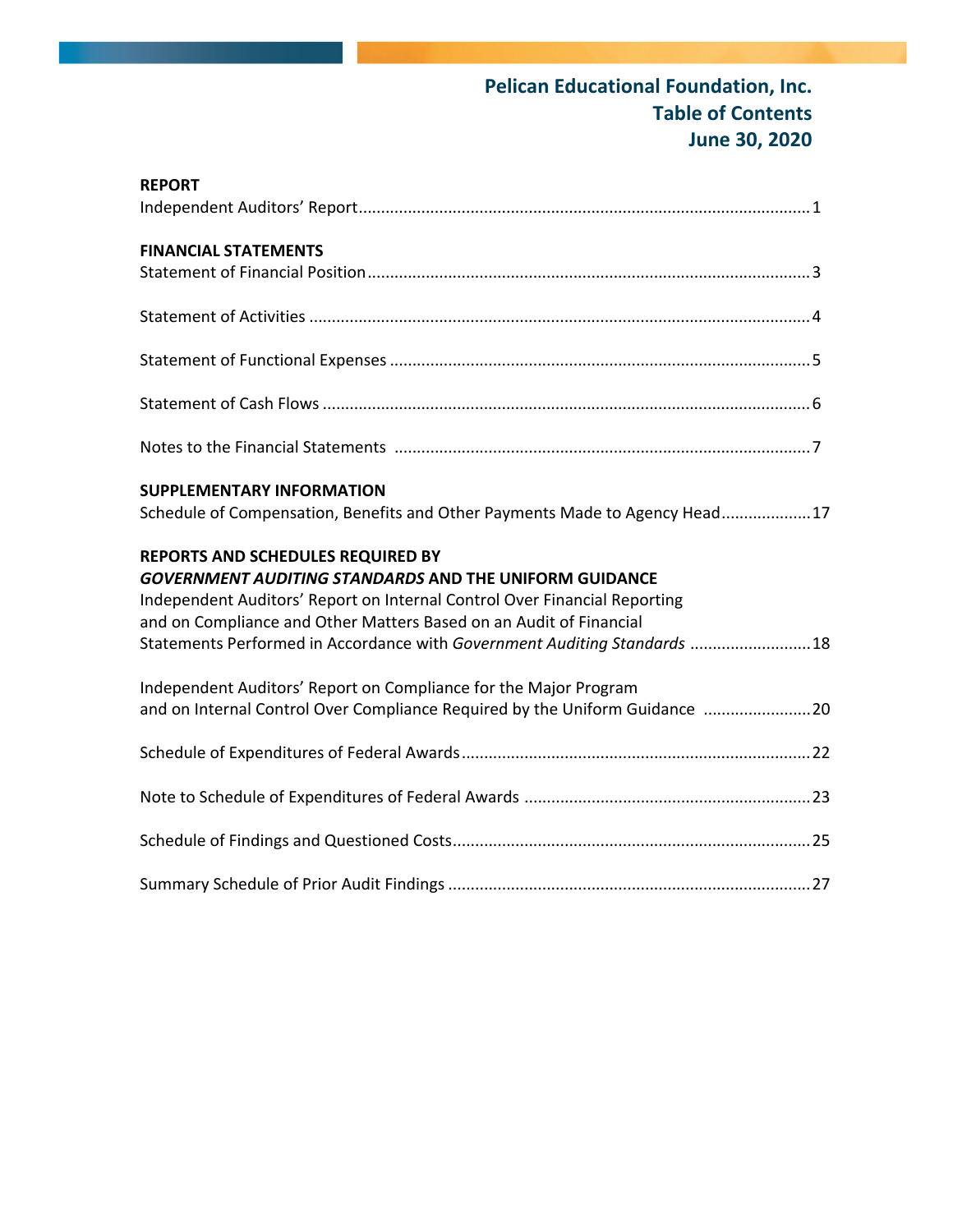

 **Carr, Riggs & Ingram, LLC** 111 Veterans Memorial Blvd. Suite 350 Metairie, Louisiana 70005

> (504) 837‐9116 (504) 837‐0123(fax) www.CRIcpa.com

#### **INDEPENDENT AUDITORS' REPORT**

Board of Directors Pelican Educational Foundation, Inc. Baton Rouge, Louisiana

#### **Report of the Financial Statements**

We have audited the accompanying financial statements of Pelican Educational Foundation, Inc. (the Foundation) (a nonprofit organization) (d/b/a Kenilworth Science & Technology Charter School), which comprise the statement of financial position at June 30, 2020, and the related statements of activities, functional expenses, and cash flows for the year then ended, and the related notes to the financial statements.

#### **Management's Responsibility for the Financial Statements**

Management is responsible for the preparation and fair presentation of these financial statements in accordance with accounting principles generally accepted in the United States of America; this includes the design, implementation, and maintenance of internal control relevant to the preparation and fair presentation of financial statements that are free from material misstatement, whether due to fraud or error.

#### **Auditors' Responsibility**

Our responsibility is to express an opinion on these financial statements based on our audit. We conducted our audit in accordance with auditing standards generally accepted in the United States of America and the standards applicable to financial audits contained in *Government Auditing Standards*, issued by the Comptroller General of the United States. Those standards require that we plan and perform the audit to obtain reasonable assurance about whether the financial statements are free from material misstatement.

An audit involves performing procedures to obtain audit evidence about the amounts and disclosures in the financial statements. The procedures selected depend on the auditors' judgment, including the assessment of the risks of material misstatement of the financial statements, whether due to fraud or error. In making those risk assessments, the auditors consider internal control relevant to the Foundation's preparation and fair presentation of the financial statements in order to design audit procedures that are appropriate in the circumstances, but not for the purpose of expressing an opinion on the effectiveness of the Foundation's internal control. Accordingly, we express no such opinion. An audit also includes evaluating the appropriateness of accounting policies used and the reasonableness of significant accounting estimates made by management, as well as evaluating the overall presentation of the financial statements.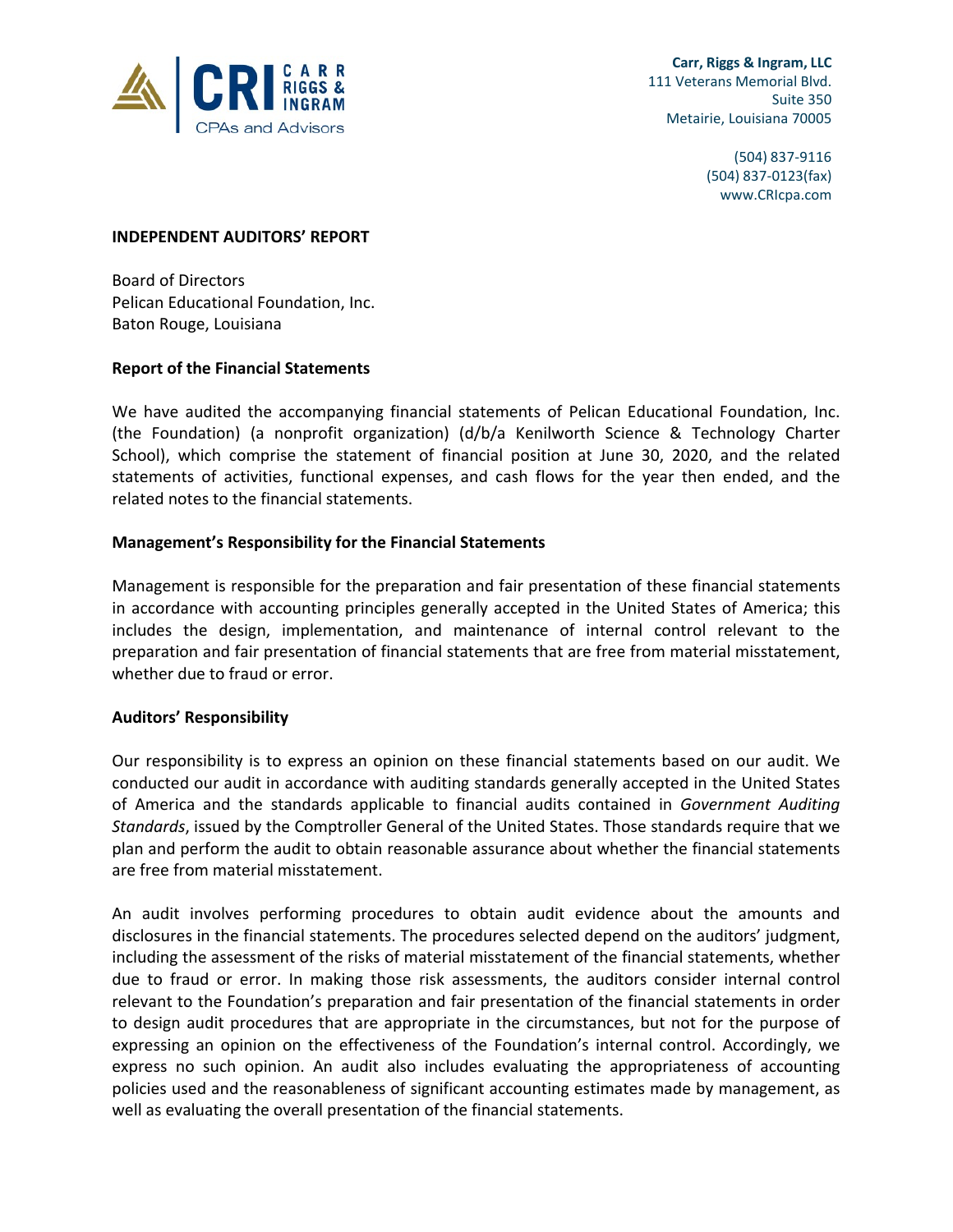We believe that the audit evidence we have obtained is sufficient and appropriate to provide a basis for our audit opinion.

## **Opinion**

In our opinion, the financial statements referred to above present fairly, in all material respects, the financial position of the Foundation as of June 30, 2020, and the changes in its net assets, functional expenses, and cash flows for the year then ended in accordance with accounting principles generally accepted in the United States of America.

## *Other Matters*

## *Other Information*

Our audit was conducted for the purpose of forming an opinion on the financial statements as a whole. The schedule of compensation, benefits, and other payments made to agency head is presented for purposes of additional analysis and is not a required part of the financial statements. The accompanying schedule of expenditures of federal awards is presented for purposes of additional analysis as required by *Title 2 U.S. Code of Federal Regulations (CFR) Part 200, Uniform Administrative Requirements, Cost Principles, and Audit Requirements for Federal Awards*, and is also not a required part of the financial statements. The information has been subjected to the auditing procedures applied in the audit of the financial statements and certain additional procedures, including comparing and reconciling such information directly to the underlying accounting and other records used to prepare the financial statements or to the financial statements themselves, and other additional procedures in accordance with auditing standards generally accepted in the United States of America. In our opinion, the information is fairly stated, in all material respects, in relation to the financial statements as a whole.

## **Other Reporting Required by** *Government Auditing Standards*

In accordance with *Government Auditing Standards*, we have also issued our report dated December 28, 2020, on our consideration of the Foundation's internal control over financial reporting and on our tests of its compliance with certain provisions of laws, regulations, contracts, and grant agreements and other matters. The purpose of that report is solely to describe the scope of our testing of internal control over financial reporting and compliance and the results of that testing, and not to provide an opinion on internal control over financial reporting or on compliance. That report is an integral part of an audit performed in accordance with *Government Auditing Standards* in considering the Foundation's internal control over financial reporting and compliance.

Cary Riggs & Ingram, L.L.C.

Metairie, LA December 28, 2020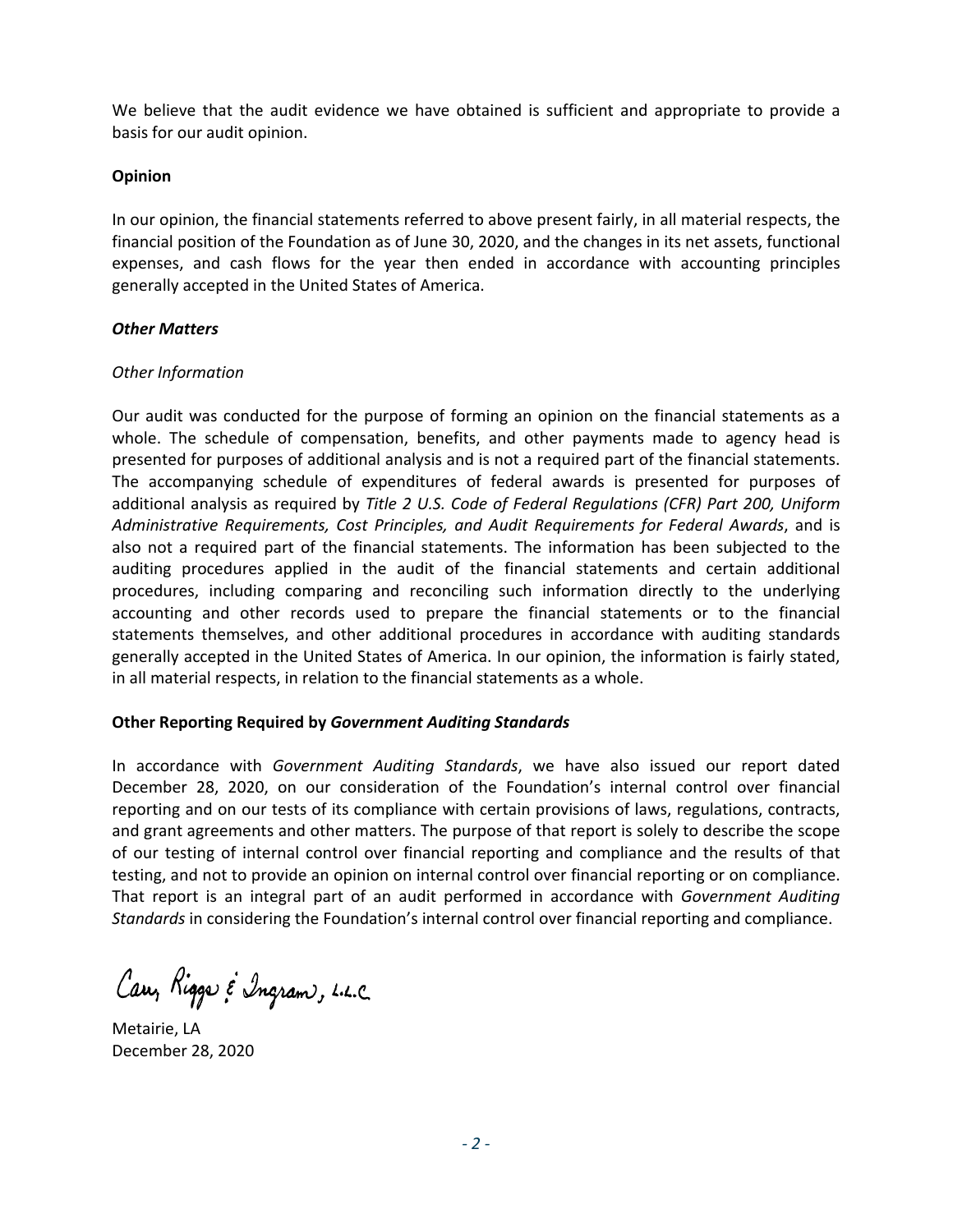# **Pelican Educational Foundation, Inc. Statement of Financial Position**

| June 30,                               | 2020            |
|----------------------------------------|-----------------|
| <b>Assets</b>                          |                 |
| <b>Current assets</b>                  |                 |
| Cash and cash equivalents              | \$<br>1,661,508 |
| Cash restricted for student activities | 27,280          |
| Grants receivable                      | 280,385         |
| Prepaid expenses                       | 2,893           |
| <b>Total current assets</b>            | 1,972,066       |
| Non-current assets                     |                 |
| Property and equipment, net            | 270,561         |
| Total non-current assets               | 270,561         |
| <b>Total assets</b>                    | \$<br>2,242,627 |
| <b>Liabilities and Net Assets</b>      |                 |
| <b>Current liabilities</b>             |                 |
| Accounts payable                       | \$<br>100,315   |
| <b>Accrued expenses</b>                | 418,605         |
| Refundable advance                     | 199,705         |
| <b>Total current liabilities</b>       | 718,625         |
| <b>Total liabilities</b>               | 718,625         |
| Net assets                             |                 |
| Without donor restricion               | 1,412,516       |
| With donor restriction                 | 111,486         |
| Total net assets                       | 1,524,002       |
| Total liabilities and net assets       | \$<br>2,242,627 |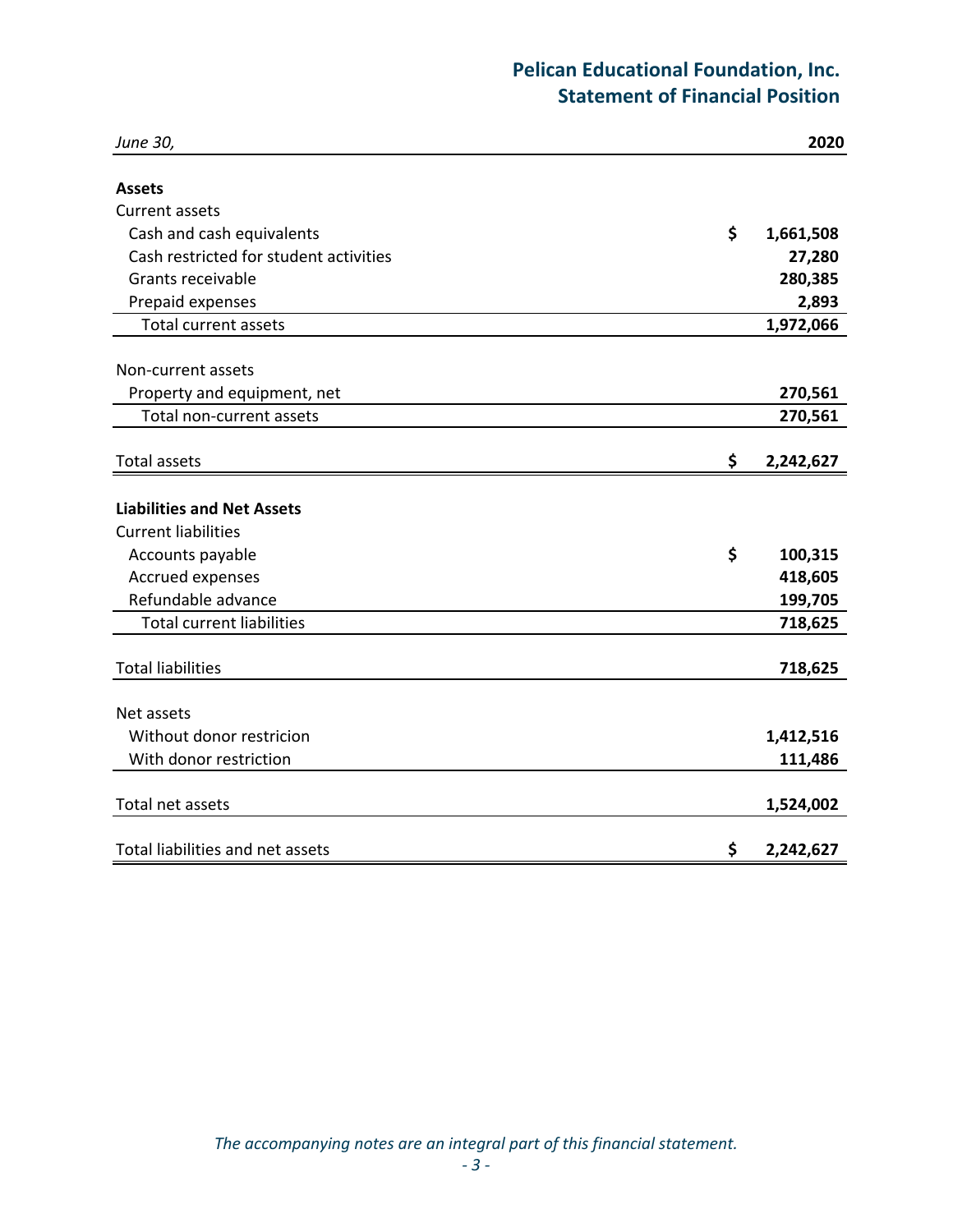## **Pelican Educational Foundation, Inc. Statement of Activities**

|                                       | <b>Without Donor</b> | <b>With Donor</b>  |                 |
|---------------------------------------|----------------------|--------------------|-----------------|
| For the year ended June 30,           | <b>Restiction</b>    | <b>Restriction</b> | 2020 Total      |
| <b>Revenue and support</b>            |                      |                    |                 |
| MFP state                             | \$<br>1,767,973 \$   |                    | \$<br>1,767,973 |
| <b>MFP</b> local                      | 2,660,034            |                    | 2,660,034       |
| Federal grants                        | 878,644              |                    | 878,644         |
| State grants                          | 26,858               |                    | 26,858          |
|                                       |                      |                    |                 |
| Contributions and donations           | 13,038               |                    | 13,038          |
| <b>Student activities</b>             |                      | 14,253             | 14,253          |
| PPP loan revenue                      | 389,295              |                    | 389,295         |
| Miscellaneous                         | 5,431                |                    | 5,431           |
| Net assets released from restrictions | 4,478                | (4, 478)           |                 |
| Total revenue and support             | 5,745,751            | 9,775              | 5,755,526       |
|                                       |                      |                    |                 |
| <b>Expenses</b>                       |                      |                    |                 |
| Program services:                     |                      |                    |                 |
| Instructional                         | 3,868,839            |                    | 3,868,839       |
| Support services:                     |                      |                    |                 |
| Management and general support        | 1,495,044            |                    | 1,495,044       |
| <b>Total expenses</b>                 | 5,363,883            |                    | 5,363,883       |
|                                       |                      |                    |                 |
| <b>Change in Net Assets</b>           | 381,868              | 9,775              | 391,643         |
| Net assets at beginning of year       | 1,030,648            | 101,711            | 1,132,359       |
| Net assets at end of year             | \$<br>$1,412,516$ \$ | 111,486            | \$<br>1,524,002 |

*The accompanying notes are an integral part of this financial statement.*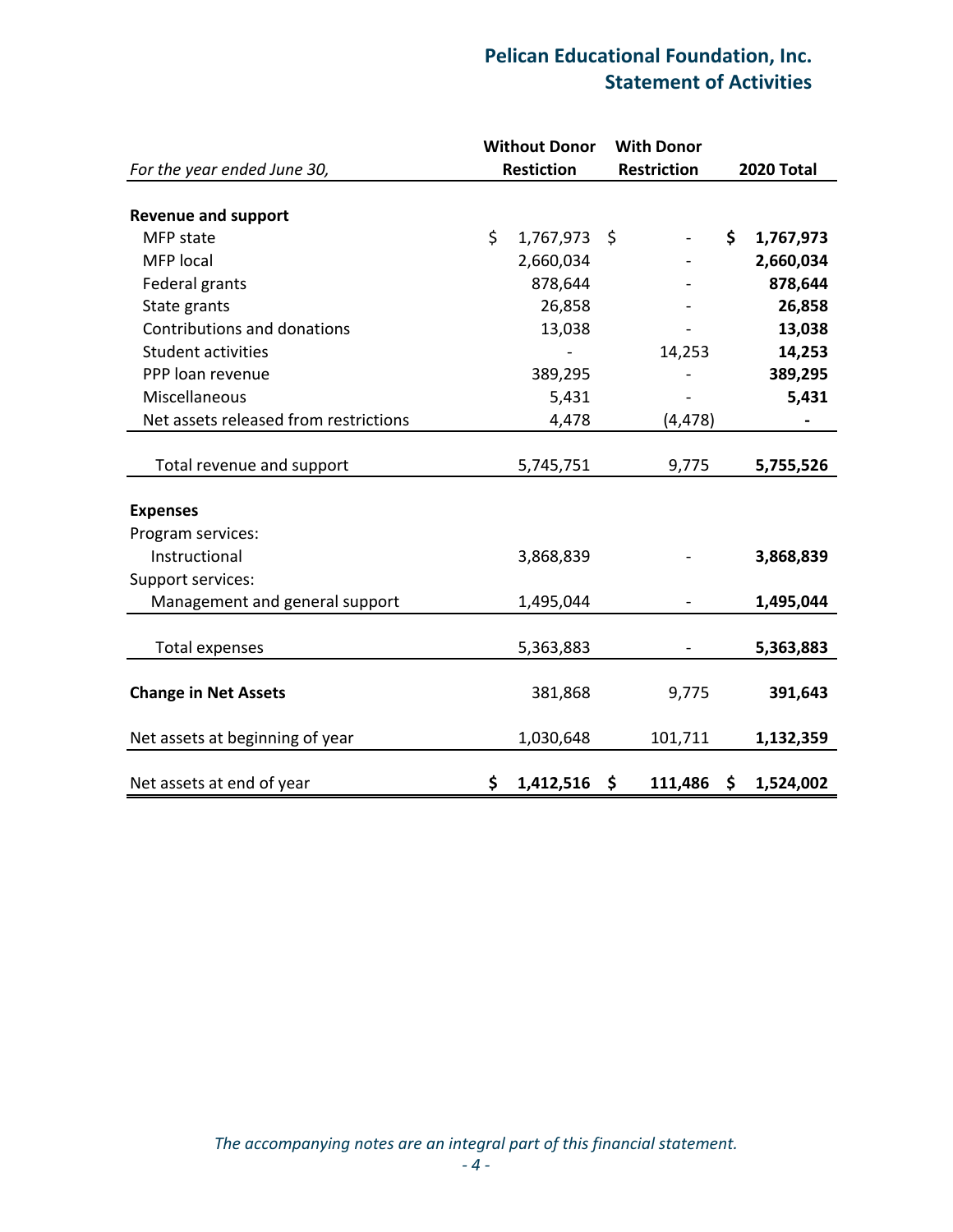# **Pelican Educational Foundation, Inc. Statement of Functional Expenses**

|                                 | Program         |     | Support     |    |                   |
|---------------------------------|-----------------|-----|-------------|----|-------------------|
|                                 |                 |     | Management  |    |                   |
| For the year ended June 30,     | Instructional   |     | and general |    | <b>2020 Total</b> |
|                                 |                 |     |             |    |                   |
| Salaries and benefits           | \$<br>2,391,267 | \$  | 864,978 \$  |    | 3,256,245         |
| Purchased professional services | 80,237          |     | 443,172     |    | 523,409           |
| Student transportation services | 449,941         |     |             |    | 449,941           |
| Food service management         | 305,637         |     |             |    | 305,637           |
| Depreciation                    | 119,433         |     | 6,304       |    | 125,737           |
| Energy                          | 98,969          |     | 5,224       |    | 104,193           |
| Materials and supplies          | 91,281          |     | 5,784       |    | 97,065            |
| Dues and fees                   | 88,586          |     |             |    | 88,586            |
| Repairs and maintenance         | 71,678          |     | 3,783       |    | 75,461            |
| Communications                  |                 |     | 74,025      |    | 74,025            |
| Insurance                       | 52,136          |     | 2,752       |    | 54,888            |
| Advertising                     |                 |     | 49,698      |    | 49,698            |
| Rentals                         | 44,603          |     | 2,354       |    | 46,957            |
| Books and periodicals           | 45,603          |     |             |    | 45,603            |
| <b>Cleaning services</b>        | 13,308          |     | 14,202      |    | 27,510            |
| Travel                          |                 |     | 21,915      |    | 21,915            |
| Utility services                | 16,160          |     | 853         |    | 17,013            |
|                                 |                 |     |             |    |                   |
| Total                           | \$<br>3,868,839 | \$. | 1,495,044   | S. | 5,363,883         |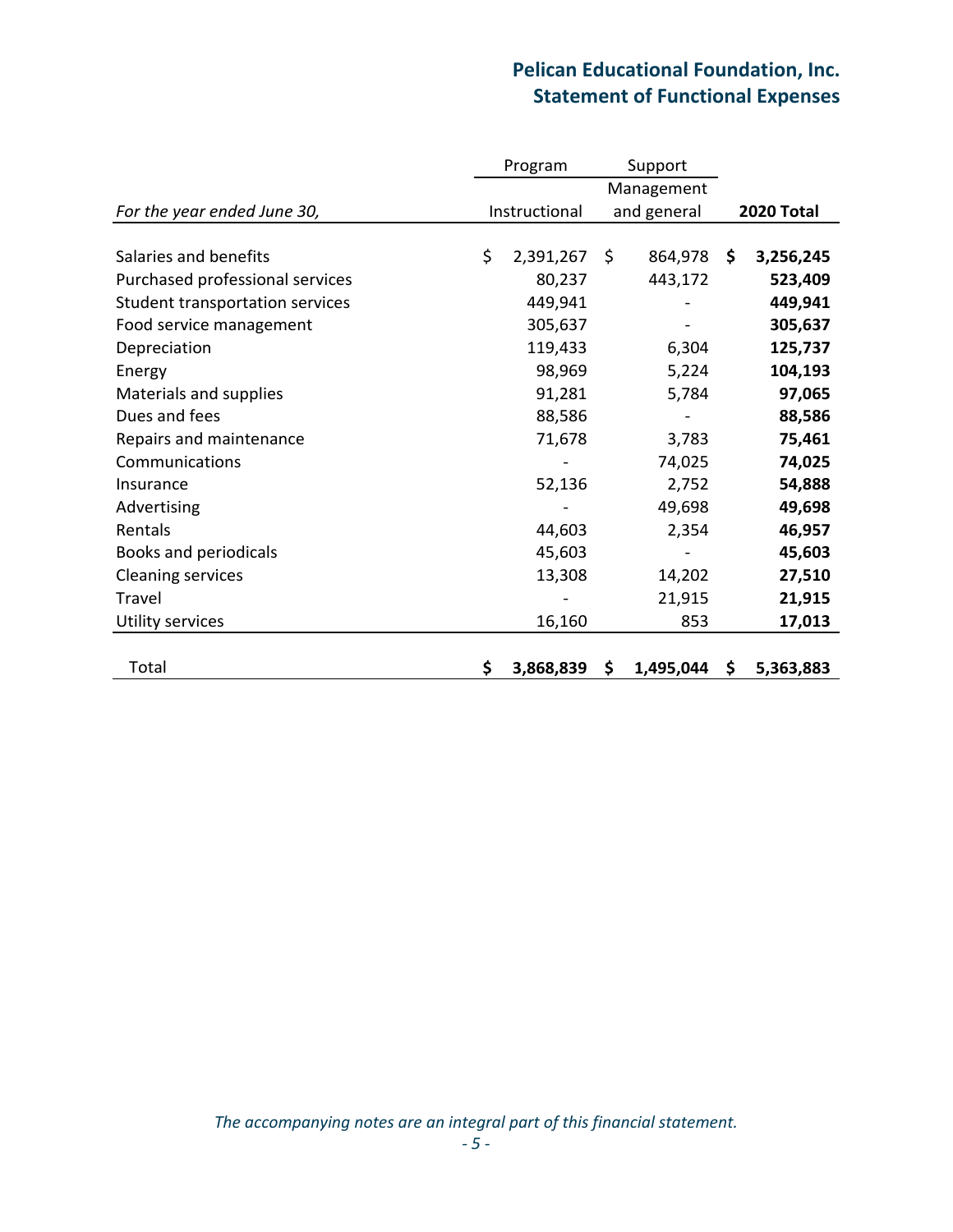# **Pelican Educational Foundation, Inc. Statement of Cash Flows**

| For the year ended June 30,                                        | 2020            |
|--------------------------------------------------------------------|-----------------|
| <b>Operating Activities</b>                                        |                 |
| Change in net assets                                               | \$<br>391,643   |
| Adjustments to reconcile change in net assets to                   |                 |
| net cash provided by (used in) operating activities:               |                 |
| Depreciation expense                                               | 125,737         |
| Changes in operating assets and liabilities:                       |                 |
| Grants receivable                                                  | (146, 766)      |
| Other receivables                                                  | 5,765           |
| Prepaid expenses                                                   | 7,466           |
| Accounts payable                                                   | 8,925           |
| Accrued expenses                                                   | 93,673          |
|                                                                    |                 |
| Net cash provided by operating activities                          | 486,443         |
|                                                                    |                 |
| <b>Investing Activities</b>                                        |                 |
| Purchase of property and equipment                                 | (274, 694)      |
| Net cash used in investing activities                              | (274, 694)      |
|                                                                    |                 |
| <b>Financing Activities</b>                                        |                 |
| Refundable advance                                                 | 199,705         |
|                                                                    | 199,705         |
| Net cash provided by financing activities                          |                 |
| Net change in cash and cash equivalents and restricted             | 411,454         |
| Cash and cash equivalents and restricted cash at beginning of year | 1,277,334       |
| Cash and cash equivalents and restricted cash at end of year       | \$<br>1,688,788 |
|                                                                    |                 |
|                                                                    |                 |
| RECONCILIATION TO STATEMENT OF FINANCIAL POSITION                  |                 |
| Cash and cash equivalents                                          | \$<br>1,661,508 |
| Restricted cash                                                    | 27,280          |
|                                                                    |                 |
| Total cash and cash equivalents and restricted cash                | \$<br>1,688,788 |

*The accompanying notes are an integral part of this financial statement.*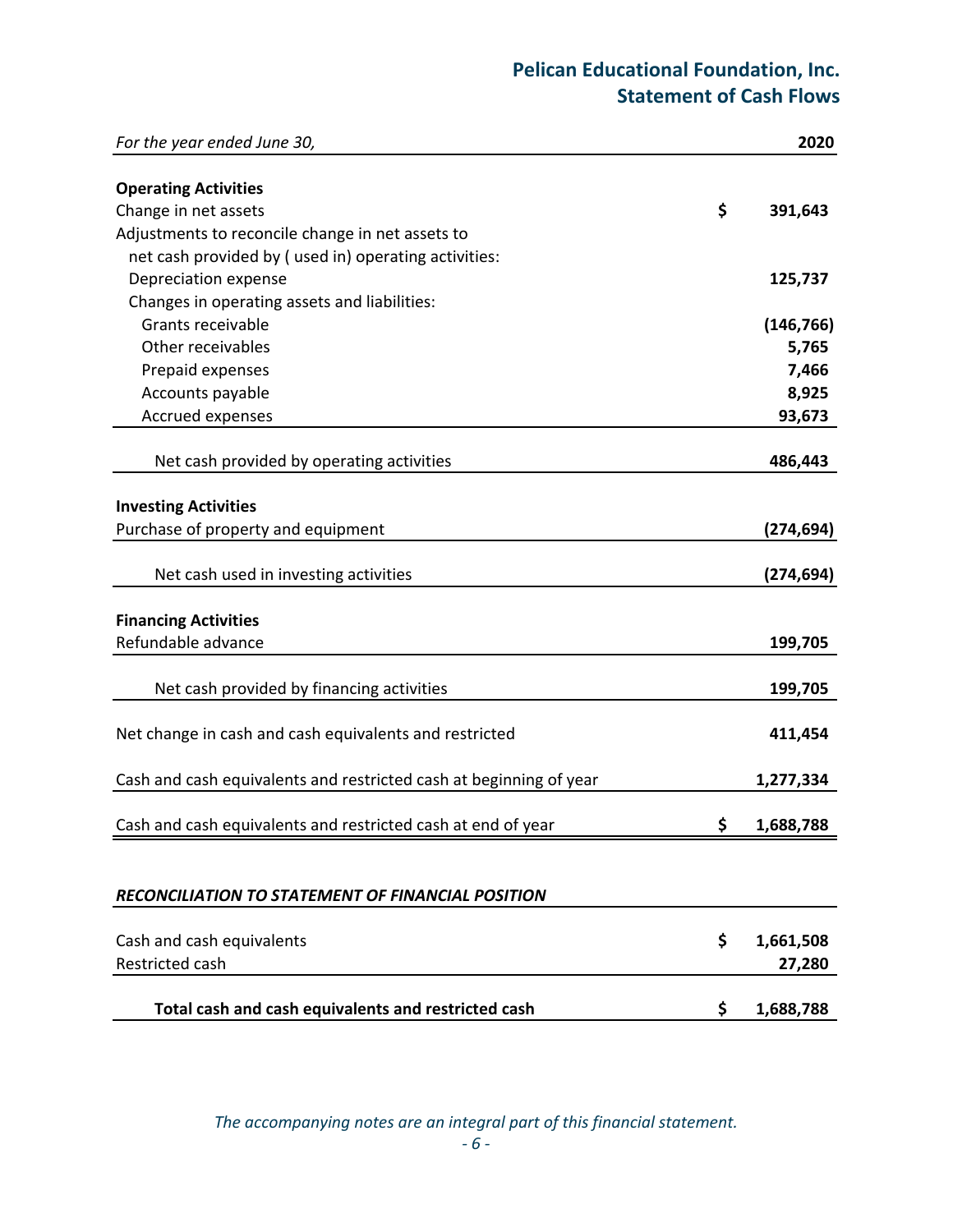## **Note 1: DESCRIPTION OF THE ORGANIZATION**

Pelican Educational Foundation, Inc. (the Foundation) (a nonprofit organization) (d/b/a Kenilworth Science & Technology Charter School) was created as a non‐profit corporation under the laws of the State of Louisiana on November 4, 2005. On March 12, 2009, the Board of Elementary and Secondary Education approved the Foundation's application to transform Kenilworth Middle, a consistently failing public school in East Baton Rouge Parish, into a high‐performing college‐ preparatory science and technology oriented charter school serving grades 6 through 8. Kenilworth Science & Technology Charter School began its first year of school on August 7, 2009.

The Foundation operates under the direction of a seven member board of directors. The board of directors is responsible for carrying out the provisions of the contract which include, but are not limited to, state-mandated provisions regarding student population, curriculum, academic goals, performance standards, admission standards, and qualifications of teachers. The board of directors controls the Foundation's instructional/support facility staffed by approximately 60 personnel who provide services to approximately 400 students.

The State Board of Elementary and Secondary Education (BESE) granted the Foundation a Type 5 charter to operate Pelican Educational Foundation, Inc. in March 2009. Effective July 1, 2019, a new charter was issued by the Louisiana Department of Education, extending the Foundation's Type 5 charter through June 2022.

## **Note 2: SUMMARY OF SIGNIFICANT ACCOUNTING POLICIES**

#### *Basis of Accounting*

The accompanying financial statements have been prepared on the accrual basis of accounting, in accordance with accounting principles generally accepted in the United States of America (U.S. GAAP). The Financial Accounting Standards Board (FASB) provides authoritative guidance regarding U.S. GAAP through the Accounting Standards Codification (ASC) and related Accounting Standards Updates (ASUs).

#### *Use of Estimates*

The preparation of U.S. GAAP financial statements requires management to make estimates and assumptions that affect the reported amounts of assets and liabilities and changes therein, and disclosure of contingent assets and liabilities at the date of the financial statements and the reported amounts of revenue and expenses during the reporting period. Actual results could differ from those estimates. Estimates that are particularly susceptible to significant change in the near term are related to allocation of expenses by function and depreciation.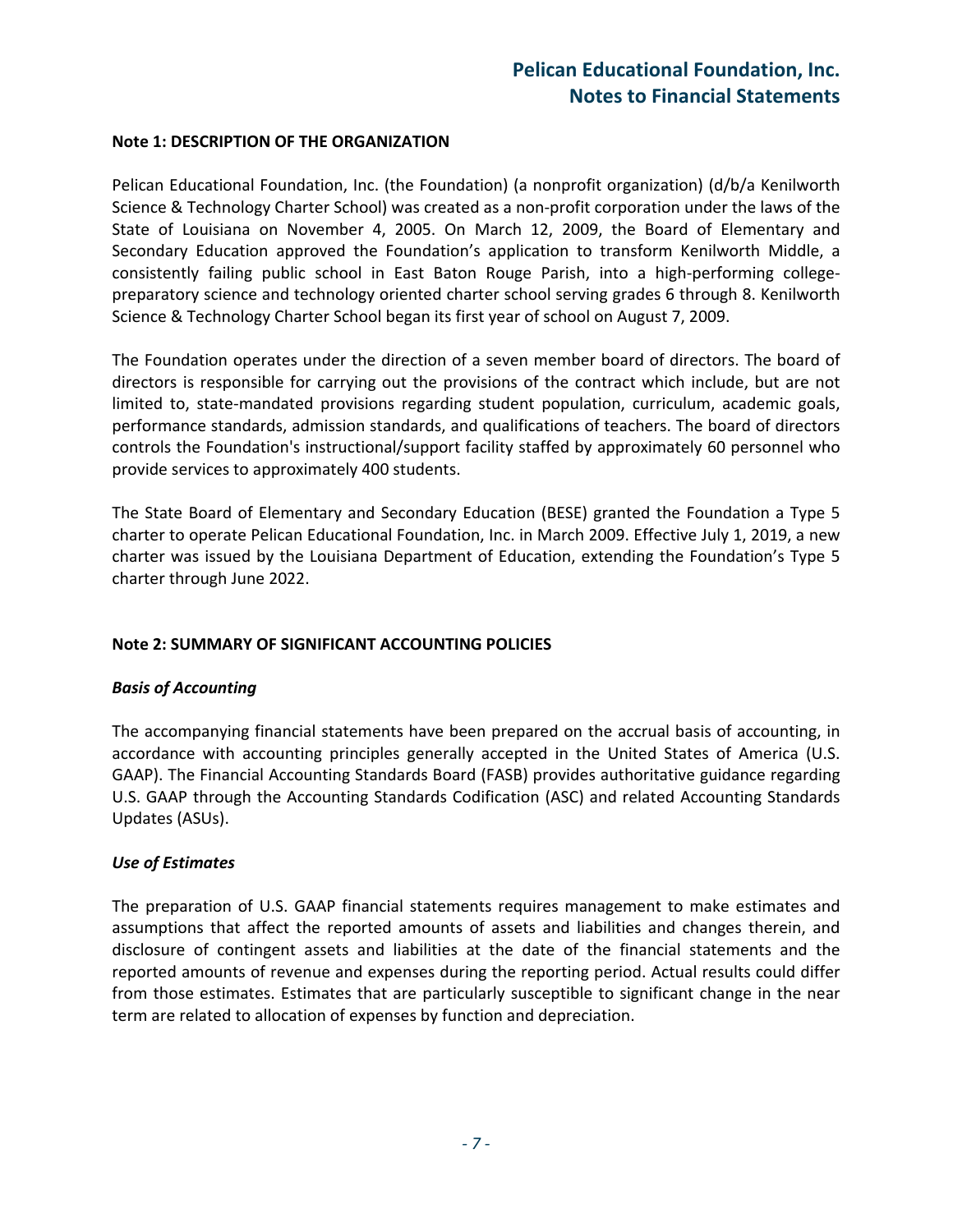### *Cash and Cash Equivalents, Cash Restricted for Student Activities*

Cash consists of both unrestricted and restricted balances. Unrestricted cash balances represent cash available for general operating purposes. Restricted cash balances consist of amounts received from individual donors who state the specific use or cash collected for student activities.

For the purposes of the statement of cash flows, the Foundation considers all unrestricted funds and highly liquid investments with an initial maturity of three months or less to be cash and cash equivalents.

#### *Grants Receivable*

Grants receivable are stated at the amount management expects to collect from outstanding balances. Management provides for probable uncollectible amounts through adjustments to valuation balances based on its assessment of the current status of individual receivables. Balances still outstanding after management has used reasonable collection efforts are written off through a charge to the valuation allowance. As of June 30, 2020, management did not deem any receivables to be uncollectable; therefore no allowance was recorded.

#### *Prepaid Expenses*

Prepaid expenses include payments made to vendors for services that will benefit periods beyond June 30, 2020.

#### *Property and Equipment*

Property and equipment are capitalized at cost and updated for additions and retirements during the year. The Foundation maintains a capitalization threshold of \$5,000. Improvements are capitalized; the costs of normal maintenance and repairs that do not add to the value of the asset or materially extend an asset's life are expensed. All reported property and equipment except land are depreciated. Depreciation is computed using the straight‐line method over lesser of the life of the current building lease or the following useful lives:

| Buildings and improvements     | 10 vears |
|--------------------------------|----------|
| <b>Furniture and fixtures</b>  | 7 years  |
| Office and classroom equipment | 5 years  |

Assets acquired with Department of Education funds are owned by the Foundation while used in the purpose for which it was purchased. The Department of Education, however, has a reversionary interest in these assets. Should the charter not be renewed, title in any assets purchased with those funds will transfer to the appropriate agency.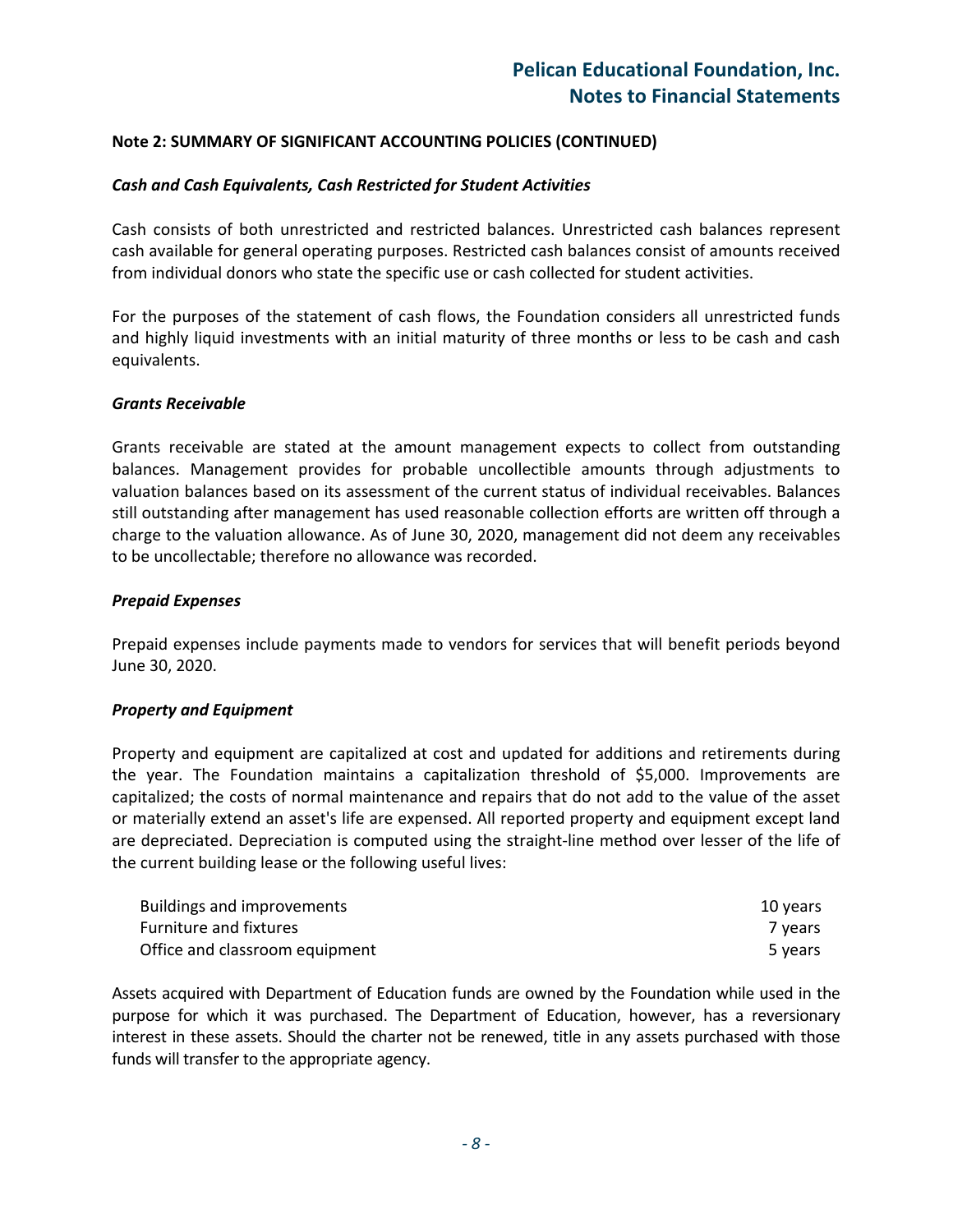### *Impairment of Long‐Lived Assets*

The Foundation reviews long‐lived assets, consisting of improvements, furniture and fixtures, and office and classroom equipment for impairment and determines whether an event or change in facts and circumstances indicates that their carrying amount may not be recoverable. The Foundation determines recoverability of assets by comparing the carrying value of the asset to the net future undiscounted cash flows that the asset is expected to generate. The impairment recognized is the amount by which the carrying amount exceeds the fair market value of the asset. There were no asset impairments recorded during 2020.

#### *Net Assets*

The Foundation reports information regarding its financial position and activities according to two classes of net assets that are based upon the existence or absence of restrictions on use that are placed by its donors: net assets without donor restrictions and net assets with donor restrictions.

Net assets without donor restrictions are resources available to support operations and not subject to donor restrictions. The only limits on the use of net assets without donor restrictions are the broad limits resulting from the nature of the Foundation, the environment in which it operates, the purposes specified in it corporate documents and its application for tax‐exempt status, and any limits resulting from contractual agreements with creditors and others that are entered into in the course of its operations.

Net assets with donor restrictions are resources that are subject to donor-imposed restrictions. Some restrictions are temporary in nature, such as those that are restricted by a donor for use for a particular purpose or in a particular future period. Other restrictions may be perpetual in nature; such as those that are restricted by a donor that the resources be maintained in perpetuity.

When a donor's restriction is satisfied, either by using the resources in the manner specified by the donor or by the passage of time, the expiration of the restriction is reported in the financial statements by reclassifying the net assets from net assets with donor restrictions to net assets without donor restrictions.

#### *Revenue With and Without Donor Restriction*

Donations that are restricted by the donor are reported as increases in net assets without donor restriction if the restrictions expire (that is, a stipulated time restriction ends or purpose restriction is accomplished) in the reporting period in which the revenue is recognized. All other donor‐ restricted donations are reported as increases in net assets with donor restriction, depending on the nature of the restriction. As of June 30, 2020, net assets with donor restriction consisted of \$27,280 for Student Activities and \$84,206 for Child Nutrition Program, both purpose restricted.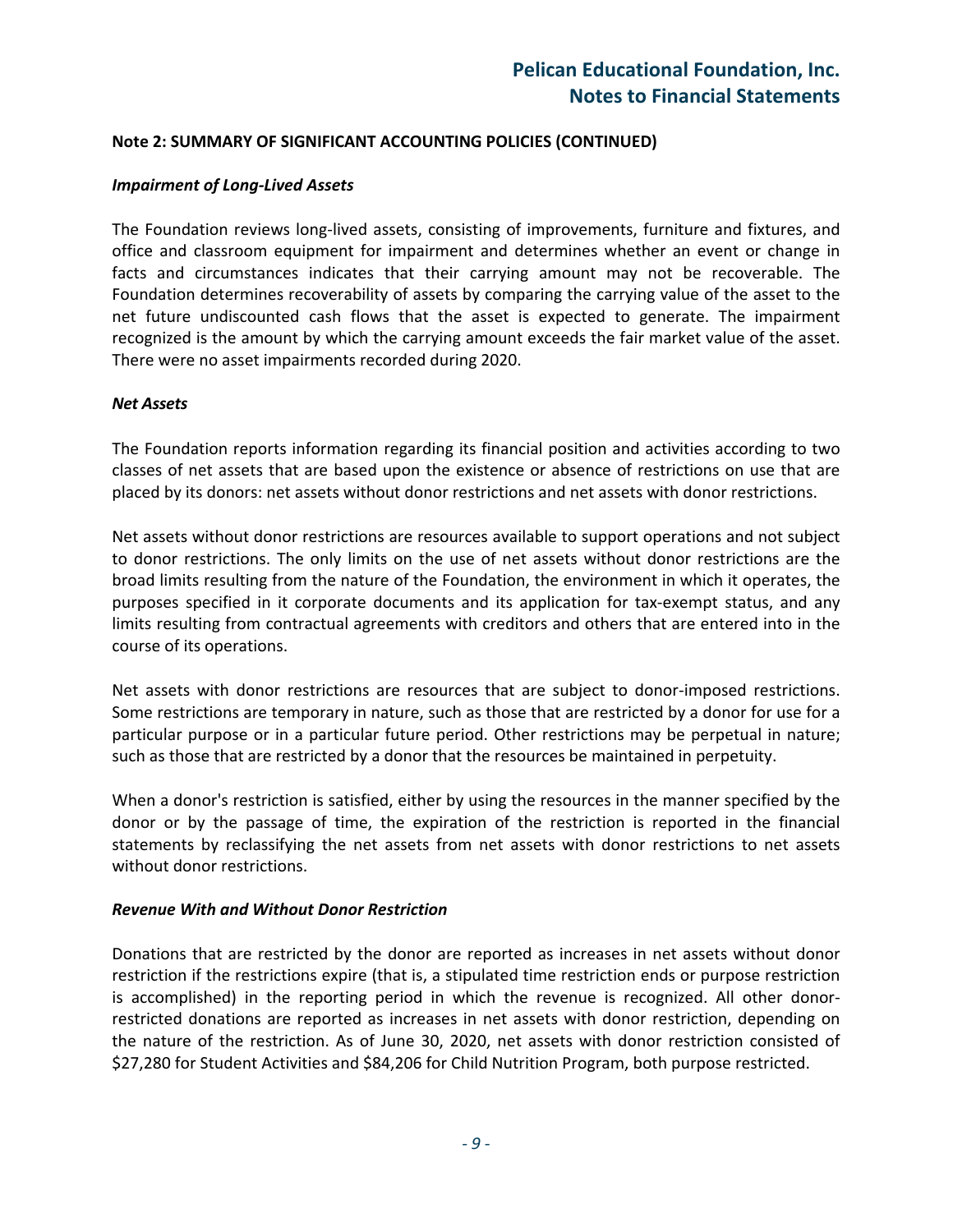#### *Revenue and Revenue Recognition*

The Foundation's primary source of funding is through the Minimum Foundation Program (MFP) funded by the State Public School Fund and locally from East Baton Rouge Parish School Board. For the year ended June 30, 2020, the Foundation received \$4,398 from the State and \$6,617 from East Baton Rouge School Board per eligible student in attendance at the official pupil count date of October 1, 2019. MFP revenue accounts for 77% of the Foundation's total revenue for the year ended June 30, 2020.

The Foundation recognizes MFP, donations, and contributions when cash, securities or other assets; an unconditional promise to give; or a notification of a beneficial interest is received. Conditional promises to give (those with a measurable performance or other barrier and a right of return) are not recognized until the conditions on which they depend have been met.

A portion of the Foundation's revenue is derived from cost-reimbursable federal and state contracts and grants, which are conditioned upon certain performance requirements and/ or the incurrence of allowable qualifying expenses. Amounts received are recognized as revenue when the Foundation has incurred expenditures in compliance with specific contract or grant provisions. Amounts received prior to incurring qualifying expenditures are reported as refundable advances in the statement of financial position. Federal grants accounted for 15% of the Foundation's total revenue for the year ended June 30, 2020.

#### *Refundable Advance – PPP Loan Revenue*

In May 2020, the Foundation received a loan in the amount of \$589,000 under the Paycheck Protection Program (PPP) pursuant to the CARES Act and administered by the U.S. Small Business Administration (SBA). (See Note 6.)

The Foundation is recognizing revenue from the PPP loan following the guidance under FASB ASC 958‐605. PPP loan funds are considered a conditional contribution and recorded as a refundable advance on the statement of financial position until the barriers to entitlement are met. The Foundation considers the barriers to entitlement to include the incurrence of qualifying expenses and maintaining specified levels of payroll and employment. Revenue is recognized once conditions have been substantially met or explicitly waived. The Foundation does not consider the administrative process of filing for forgiveness to be a condition to recognize the PPP loan as revenue.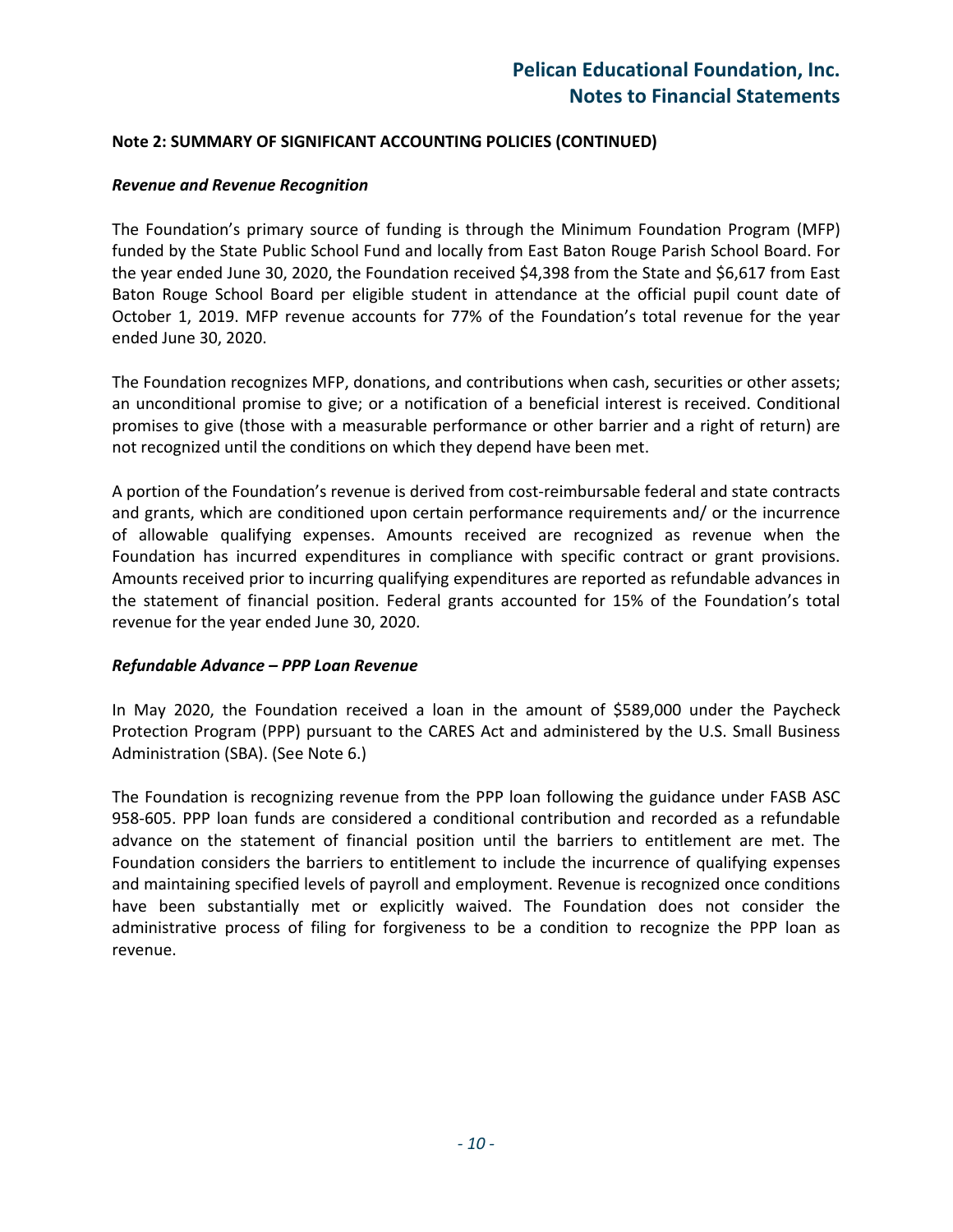#### *Functional Expenses*

Any costs related to program administration is functionally classified as supporting service expenses. Any costs related to activities that constitute direct conduct or direct supervision of program service are program expenses. The financial statements report certain categories of expenses that are attributable to more than one program or supporting function of the Foundation.

The costs of providing the program and other activities have been summarized on a functional basis in the statement of functional expenses. The majority of expense are allocated based on actual time and effort. Energy, utility services, insurance, and depreciation expenses have been allocated based on square footage.

#### *Advertising*

The Foundation uses advertising to promote its programs among the audiences it serves. The production costs of advertising are expensed as incurred. During the year ended June 30, 2020, advertising costs totaled \$49,698.

#### *Income Taxes*

Under section 501(c)(3) of the Internal Revenue Code, the Foundation is exempt from taxes on income other than unrelated business income. Unrelated business income results from rent, administration of self-insurance activities, and commissions. There was no unrelated business income for the year ended June 30, 2020.

The Foundation utilizes the accounting requirements associated with uncertainty in income taxes using the provisions of FASB ASC 740, Income Taxes. Using that guidance, tax positions initially need to be recognized in the financial statements when it is more-likely-than-not the positions will be sustained upon examination by the tax authorities. It also provides guidance for derecognition, classification, interest and penalties, accounting in interim periods, disclosure and transition. As of June 30, 2020, the Foundation has no uncertain tax provisions that qualify for recognition or disclosure in the financial statements.

#### *Subsequent Events*

Management has evaluated subsequent events through the date that the financial statements were available to be issued, December 28, 2020 and determined there were no events that occurred that required disclosure. No subsequent events occurring after this date have been evaluated for inclusion in these financial statements.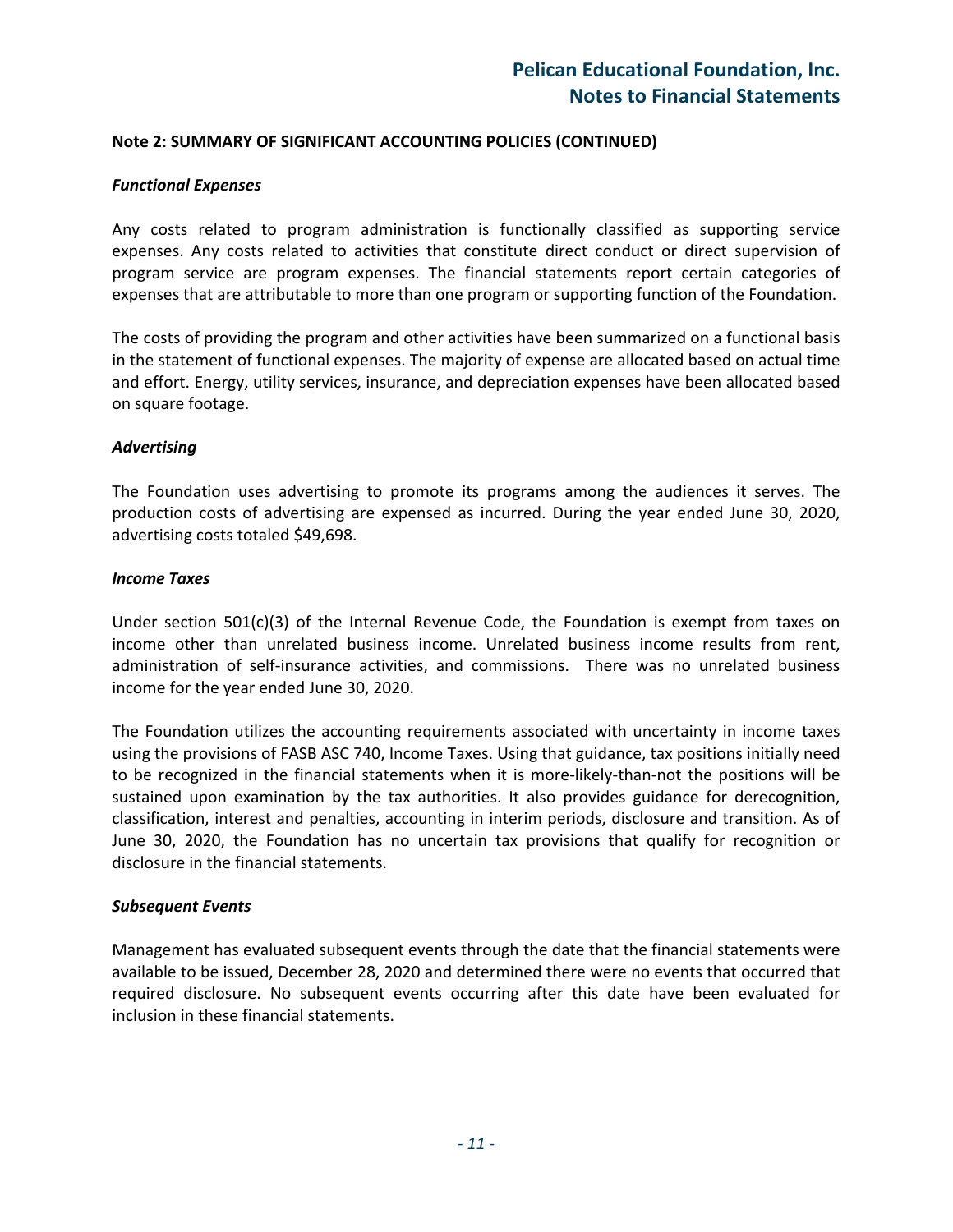#### *Recently Adopted Accounting Pronouncements*

In June 2018, the FASB issued ASU 2018‐08, Not‐for‐Profit Entities (Topic 958): *Clarifying the Scope and the Accounting Guidance for Contributions Received and Contributions Made*. The amendments in this ASU assist entities in (1) evaluating whether transactions should be accounted for as contributions (nonreciprocal transactions) within the scope of Topic 958, or as exchange (reciprocal) transactions subject to other guidance and (2) determining whether a contribution is conditional.

This new guidance is effective for transactions in which the Foundation serves as a resource recipient for fiscal years beginning after December 15, 2018. Thus, on July 1, 2019 the Foundation applied the provisions of this ASU on a modified retrospective basis. There was no impact to the Foundation from the adoption of this standard.

In November 2016, the FASB issued ASU 2016‐18, Statement of Cash Flows (Topic 230): Restricted Cash. ASU 2016‐18 provides guidance on the classification and presentation of changes in restricted cash on the statement of cash flows. The ASU requires that a statement of cash flows explain the change during the period in the total of cash, cash equivalents, and amounts general described as restricted cash or restricted cash equivalents. Amounts generally described as restricted cash and restricted cash equivalents should be included with cash and cash equivalents when reconciling the beginning‐of‐period and end‐of‐period total amounts shows on the statement of cash flows. The ASU is effective for fiscal year-ending June 30, 2020, but early adoption is permitted. On July 1, 2019, the Foundation applied the provisions of this ASU on a modified retrospective basis. There was no impact to the Foundation from the adoption of this standard.

#### *Recent Accounting Pronouncements*

In May 2014, the FASB issued ASU 2014‐09, *Revenue from Contracts with Customers* (Topic 606). This guidance specifies that an entity should recognize revenue to depict the transfer of promised goods or services to customers in an amount that reflect the consideration to which the entity expects to be entitled in exchange for those goods or services. This ASU and its amendments supersede the revenue recognition requirements in Topic 605, *Revenue Recognition*, and most industry specific guidance and requires expanded disclosures about revenue recognition to enable financial statement users to understand the nature, timing, amount, and uncertainty of revenue and cash flows arising from contracts with customers. On June 3, 2020, FASB issued ASU 2020‐05 effectively delaying required implementation of the new revenue recognition standard to annual period beginning after December 31, 2019. The Foundation elected not to early adopt the provisions of ASU 2014‐09 for the year ended June 30, 2020. Management is currently evaluating the impact of the guidance on its financial statements.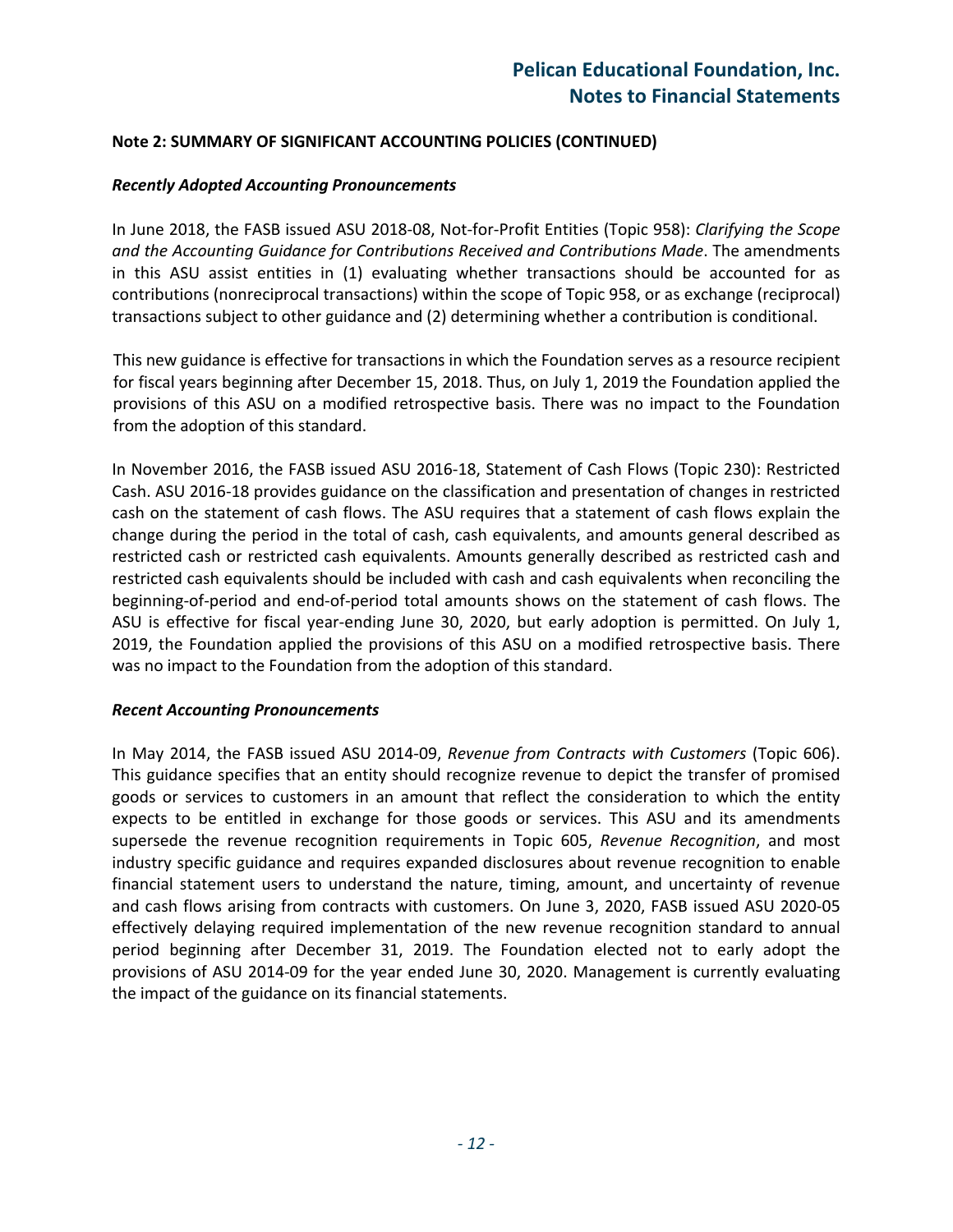## *Recently Adopted Accounting Pronouncements (Continued)*

In February 2016, the FASB issued ASU 2016‐02, *Leases* (Topic 842). The guidance in this ASU and its amendments supersedes the leasing guidance in Topic 840, entitled *Leases*. Under the guidance, lessees are required to recognize lease assets and lease liabilities on the statement of financial position for all leases with terms longer than 12 months. Leases will be classified as either finance or operating, with classification affecting the pattern of expense recognition in the statement of activities. For nonpublic entities, the standard is effective for fiscal years beginning after December 15, 2021. Early adoption is permitted. On June 3, 2020, FASB issued ASU 2020‐05 effectively delaying required implementation of the new revenue recognition standard to annual period beginning after December 31, 2019. The Foundation elected not to early adopt the provisions of ASU 2014‐09 for the year ended June 30, 2020. The Foundation is currently evaluating the impact of the guidance on its financial statements.

#### **Note 3: LIQUIDITY AND AVAILABILITY OF RESOURCES**

The Foundation has \$1,969,173 of financial assets available within one year of the statement of financial position dated June 30, 2020, consisting of cash and cash equivalents of \$1,688,788 and grants receivables of \$280,385. Cash of \$27,280 was restricted for specific uses that makes it unavailable for general expenditure within one year of the statement of financial position date. The Foundation has a goal to maintain financial assets, consisting of cash on hand, to meet 30 days of operating expenses. Management estimates 30 days of operating expenses to be \$447,000 and believes it has appropriate available financial resources as of June 30, 2020. As part of its liquidity management, the Foundation maintains cash accounts at a local bank which pays interest on the balances maintained.

#### **Note 4: GRANTS RECEIVABLE**

Grants receivable are deemed to be fully collectible by management and were comprised of the following as of June 30, 2020:

| <b>IDEA B</b>                      | 41.147  |
|------------------------------------|---------|
| Title I - School Improvement Grant | 138,062 |
| <b>School Food Service</b>         | 78.736  |
| Other grants                       | 22,440  |
| Total grants receivable            | 280,385 |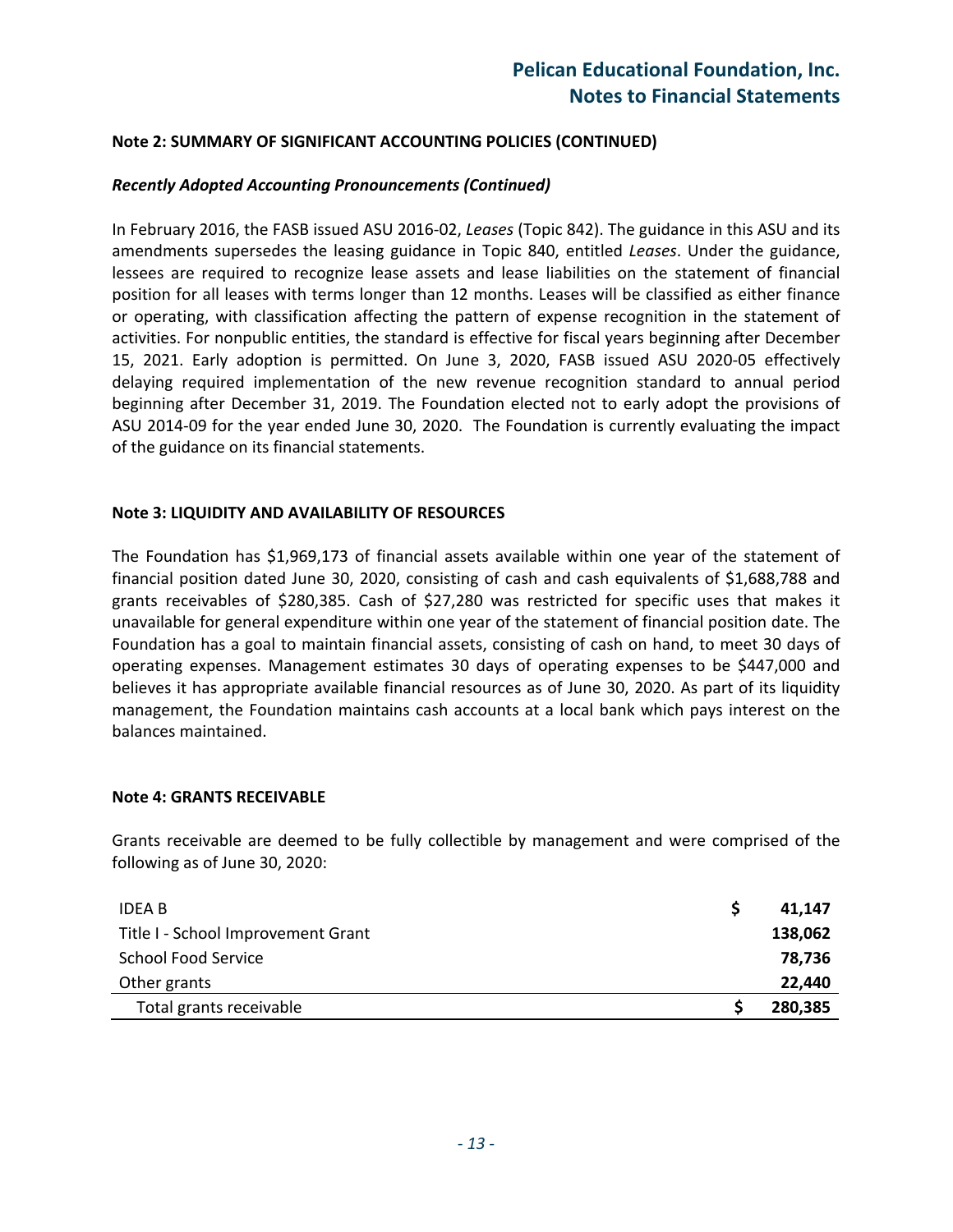### **Note 5: PROPERTY AND EQUIPMENT**

Property and equipment at June 30, 2020, consisted of the following:

| <b>Building and improvements</b> | 419,236   |
|----------------------------------|-----------|
| Furniture and fixtures           | 117,207   |
| Office and classroom equipment   | 149,157   |
| Less: accumulated depreciation   | (415,039) |
| Property and equipment, net      | 270,561   |

Depreciation expense was \$125,737 for the year ended June 30, 2020.

## **Note 6: REFUNDABLE ADVANCE: PPP LOAN REVENUE**

On May 7, 2020, the Foundation received a loan in the amount of \$589,000 under the Payroll Protection Program (PPP) pursuant to the Coronavirus Aid, Relief and Economic Security (CARES) Act administered by the Small Business Association (SBA). The PPP provides for forgivable loans to qualifying businesses. The loan and accrued interested are forgivable as long as the borrower uses the loan proceeds for eligible purposes, including payroll costs, rent and utilities.

Any unforgiven portion of the PPP loan is payable over two years at an interest rate of 1%. The deferral period is either the (1) the date that SBA remits the borrower's loan forgiveness amount to the lender or (2) if the borrower does not apply for loan forgiveness, 10 months after the end of the borrower's loan forgiveness covered period.

The Foundation has used the PPP loan funds for its payroll and benefit purposes consistent with the PPP. While the Foundation currently believes that its use of the PPP funds have met the conditions for forgiveness of the PPP loan and is in the process of preparing the forgiveness application, no assurance can be provided that the Foundation will obtain forgiveness of the loan, in whole or in part.

As of June 30, 2020, the Foundation has incurred \$389,295 of qualified expenses under this PPP loan and has recognized \$389,295 of PPP loan revenue related to these qualifying expenses, and \$199,705 recorded as refundable advance in the statement of financial position until qualifying expenses are incurred.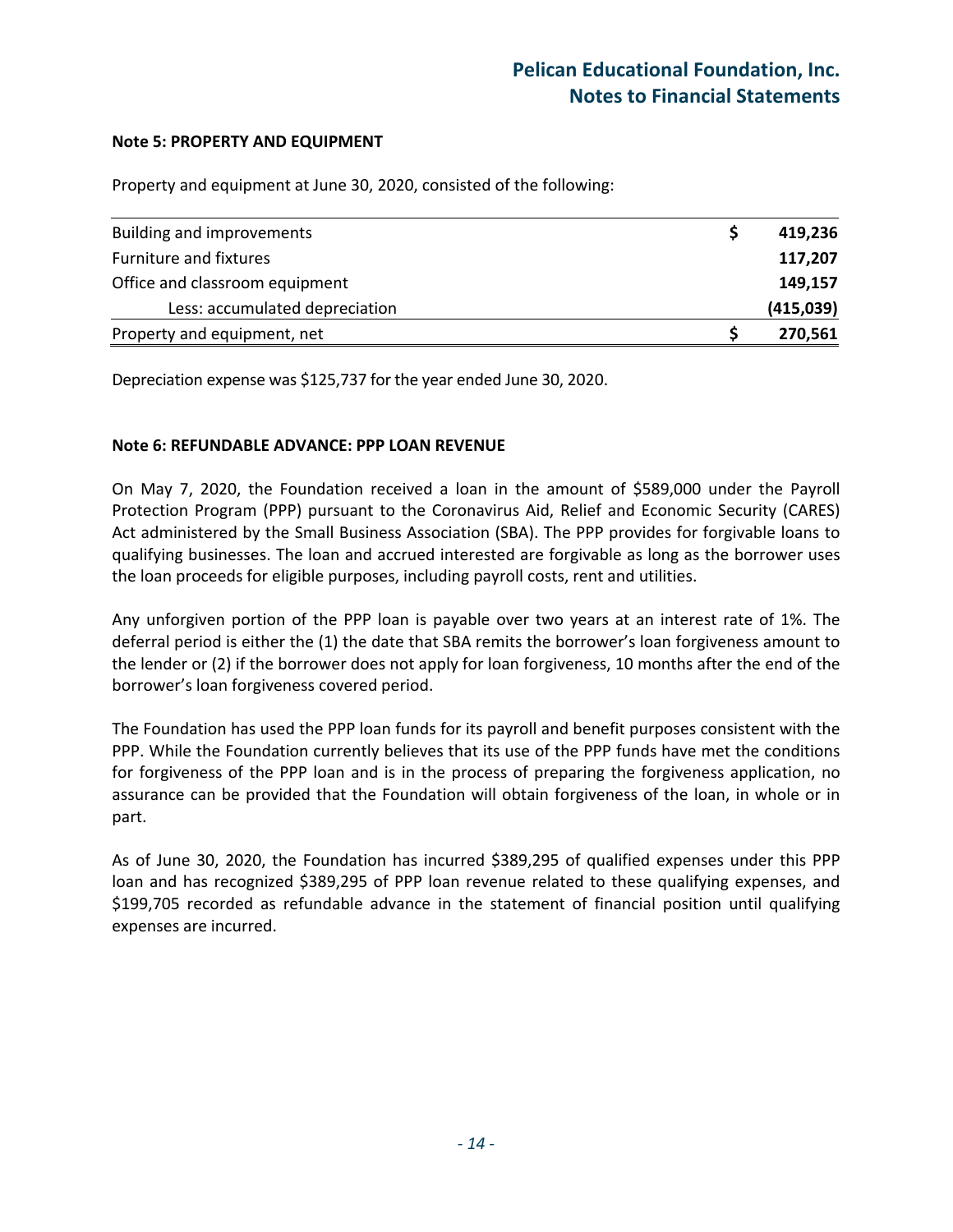## **Pelican Educational Foundation, Inc. Notes to Financial Statements**

#### **Note 7: RETIREMENT PLAN**

Employees of the Foundation are eligible to participate in the defined contribution plan administered by American United Life. The plan is a 403(b) defined contribution plan. Employees are allowed to make contributions during the year subject to limitations imposed by the IRS. The Foundation provides an employer matching contribution of 5% of the employee's salary. The Foundation made contributions during the year ended June 30, 2020 of \$102,206.

#### **Note 8: COMPENSATED ABSENCES**

All contracted employees are granted eight days of paid time off per year, provided that the employee is contracted for a full year. Annually, any remaining paid time off balance from the fiscal year is paid out. At June 30, 2020, there was no unused paid time off and, therefore, no accrual recorded in the statement of financial position.

#### **Note 9: CONTINGENCIES**

The continuation of the Foundation is contingent upon legislative appropriation or allocation of funds necessary to fulfill the requirements of the charter contract with the Board of Elementary and Secondary Education. If the legislature fails to appropriate sufficient monies to provide for the continuation of the charter contract, or if such appropriation is reduced by veto of the governor or by any means provided in the appropriations act to prevent the total appropriation for the year from exceeding revenues for that year, or for any other lawful purpose, and the effect of such reduction is to provide insufficient monies for the continuation of the charter contract, the contract shall terminate on the date of the beginning of the first fiscal year for which funds are not appropriated.

#### **Note 10: LEASE AGREEMENT**

During the year ended June 30, 2020, the Foundation leased a building from the East Baton Rouge Parish School Board for Kenilworth Science and Technology Charter School absent of a lease agreement. The East Baton Rouge Parish School Board will forego any lease payments for the term of the lease. The agreement is classified as an exchange transaction because both parties receive significant value from the arrangement, the value of which is not readily determinable. Accordingly, the present value of the benefit to be received in future years has not been recorded.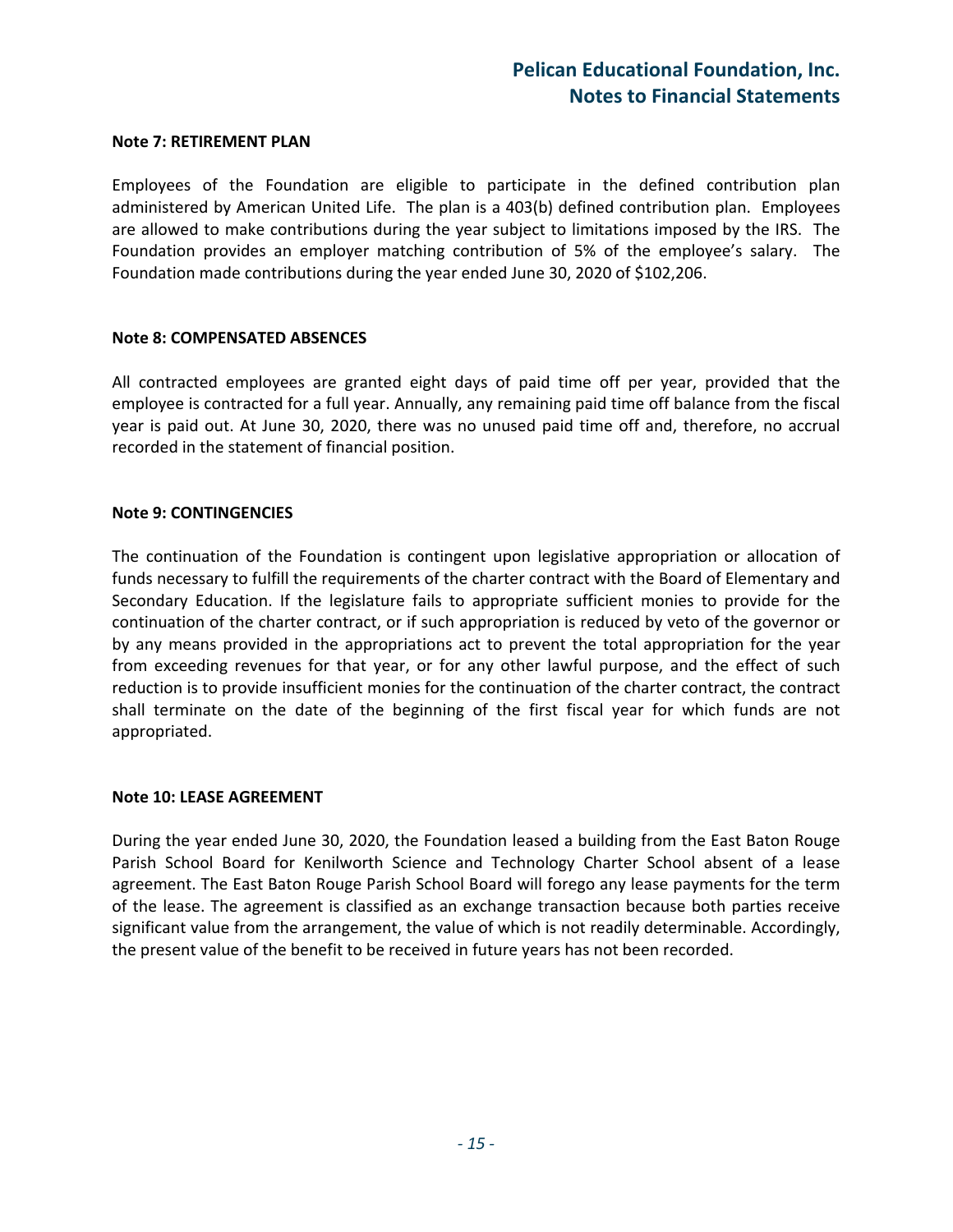#### **Note 11: SIGNIFICANT CONCENTRATIONS**

For the year ended June 30, 2020, the Foundation received approximately 31% of its total revenue from local public school funds, approximately 46% of its total revenue from state public school funds, and approximately 15% of its total revenue from federal programs.

For the year ended June 30, 2020, the Foundation's grant receivables from federal sources accounted for 100% of total receivables.

#### **Note 12: COVID‐19 PANDEMIC**

In March 2020, the World Health Organization made the assessment that the outbreak of a novel coronavirus (COVID‐19) can be characterized as a pandemic. As a result, uncertainties have arisen that may have a significant negative impact on the operating activities and results of the Foundation. The occurrence and extent of such an impact will depend on future developments, including (i) the duration and spread of the virus, (ii) government quarantine measures, (iii) voluntary and precautionary restrictions on travel or meetings, (iv) the effects on the financial markets, and (v) the effects on the economy overall, all of which are uncertain.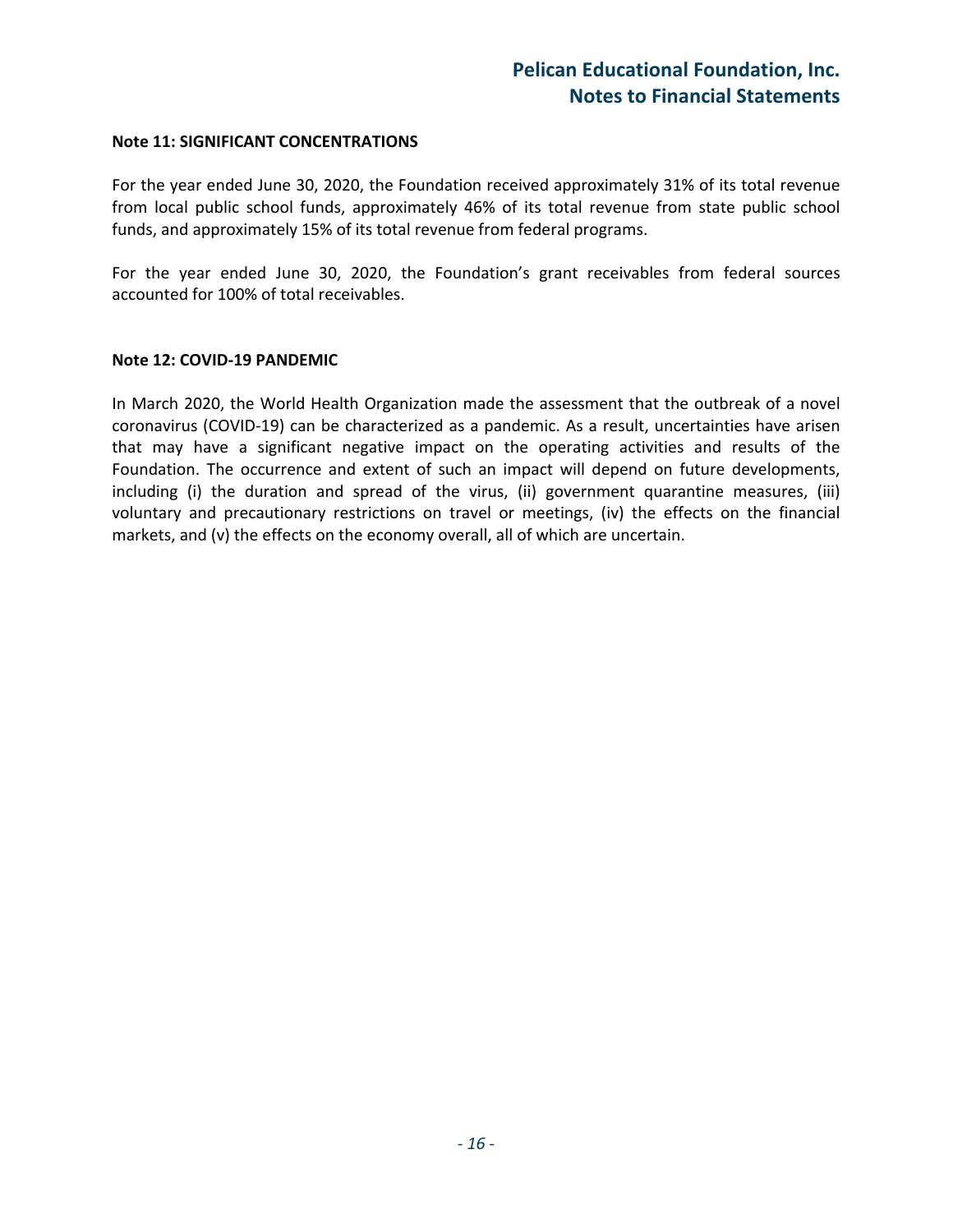## **Pelican Educational Foundation, Inc.**

## **Schedule of Compensation, Benefits and Other Payments Made to Agency Head**

*For the year ended June 30,* 2020

## **Agency Head Name:** Hasan Suzuk, Superintendent

| <b>PURPOSE</b>                 | <b>AMOUNT</b> |         |
|--------------------------------|---------------|---------|
| Salary                         | \$            | 100,500 |
| Benefits-health insurance      |               | 11,220  |
| Benefits-Fica & Medicare       |               | 7,569   |
| Benefits-retirement            |               | 5,013   |
| Workers comp                   |               |         |
| Deferred compensation          |               |         |
| Benefits-life insurance        |               | 24      |
| Benefits-long term disability  |               |         |
| Car allowance                  |               |         |
| Vehicle provided by government |               |         |
| Cell phone                     |               |         |
| Dues                           |               |         |
| Vehicle rental                 |               |         |
| Per diem                       |               |         |
| Reimbursements                 |               |         |
| <b>Travel</b>                  |               |         |
| <b>Registration fees</b>       |               |         |
| Conference travel              |               |         |
| Unvouchered expenses           |               |         |
| Meetings & conventions         |               |         |
| Other                          |               |         |
| <b>Total</b>                   | \$            | 124,325 |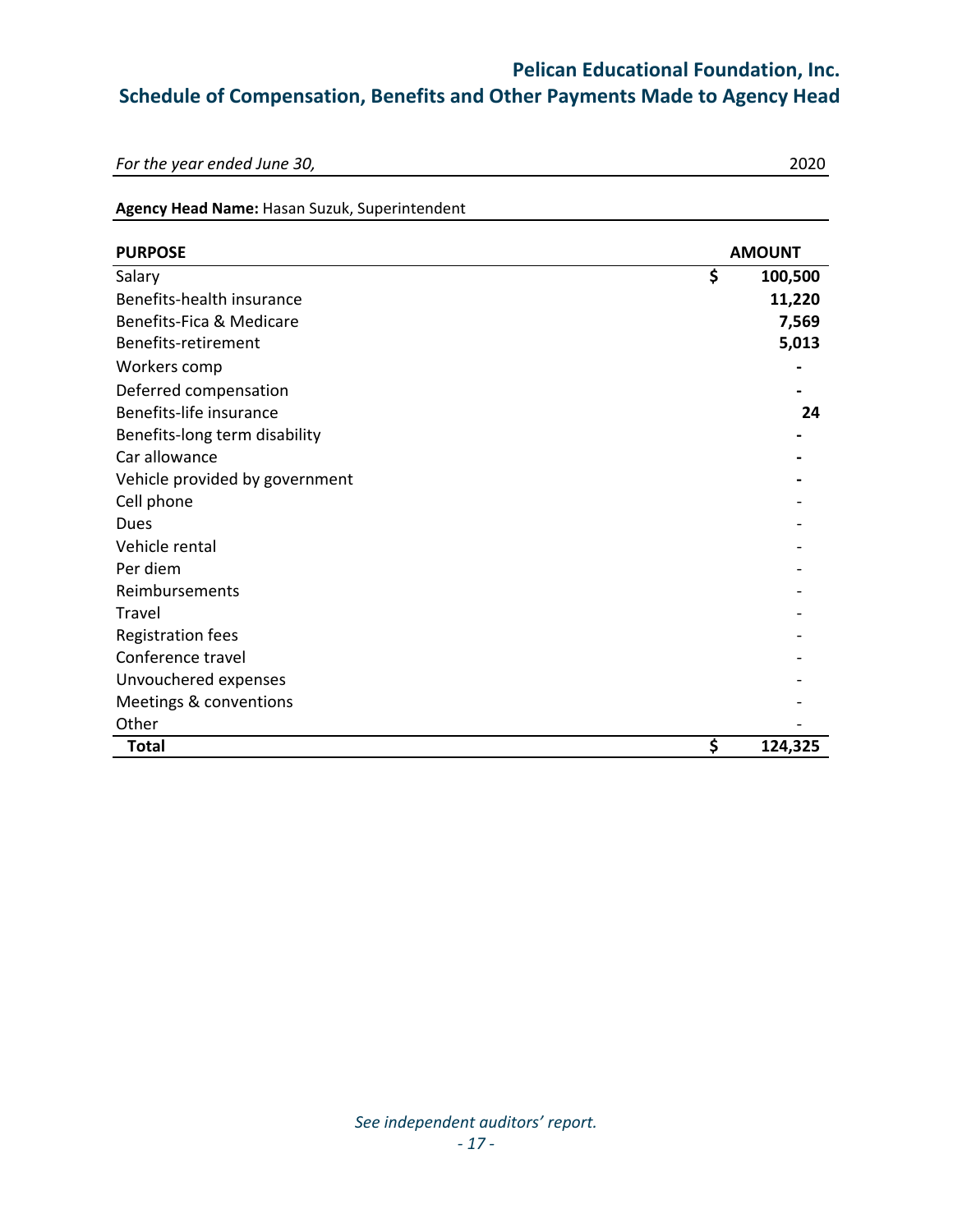

 **Carr, Riggs & Ingram, LLC** 111 Veterans Blvd. Suite 350 Metairie, Louisiana 70005

> (504) 837‐9116 (504) 837‐0123(fax) www.CRIcpa.com

## **INDEPENDENT AUDITORS' REPORT ON INTERNAL CONTROL OVER FINANCIAL REPORTING AND ON COMPLIANCE AND OTHER MATTERS BASED ON AN AUDIT OF FINANCIAL STATEMENTS PERFORMED IN ACCORDANCE WITH** *GOVERNMENT AUDITING STANDARDS*

Board of Directors Pelican Educational Foundation, Inc. Baton Rouge, Louisiana

We have audited, in accordance with the auditing standards generally accepted in the United States of America and the standards applicable to financial audits contained in *Government Auditing Standards* issued by the Comptroller General of the United States, the financial statements of Pelican Educational Foundation, Inc. (the Foundation) (a nonprofit organization) (d/b/a Kenilworth Science & Technology Charter School), which comprise the statement of financial position at June 30, 2020, and the related statements of activities, functional expenses, and cash flows for the year then ended, and the related notes to the financial statements, and have issued our report thereon dated December 28, 2020.

## **Internal Control Over Financial Reporting**

In planning and performing our audit of the financial statements, we considered the Foundation's internal control over financial reporting ("internal control") as a basis for designing audit procedures that are appropriate in the circumstances for the purpose of expressing our opinion on the financial statements, but not for the purpose of expressing an opinion on the effectiveness of the Foundation's internal control. Accordingly, we do not express an opinion on the effectiveness of the Foundation's internal control.

Our consideration of internal control was for the limited purpose described in the preceding paragraph and was not designed to identify all deficiencies in internal control that might be material weaknesses or significant deficiencies and, therefore, material weaknesses or significant deficiencies may exist that were not identified.

A *deficiency in internal control* exists when the design or operation of a control does not allow management or employees, in the normal course of performing their assigned functions, to prevent, or detect and correct, misstatements on a timely basis. A *material weakness* is a deficiency, or a combination of deficiencies, in internal control, such that there is a reasonable possibility that a material misstatement of the Foundation's financial statements will not be prevented, or detected and corrected on a timely basis. A *significant deficiency* is a deficiency, or a combination of deficiencies, in internal control that is less severe than a material weakness, yet important enough to merit attention by those charged with governance.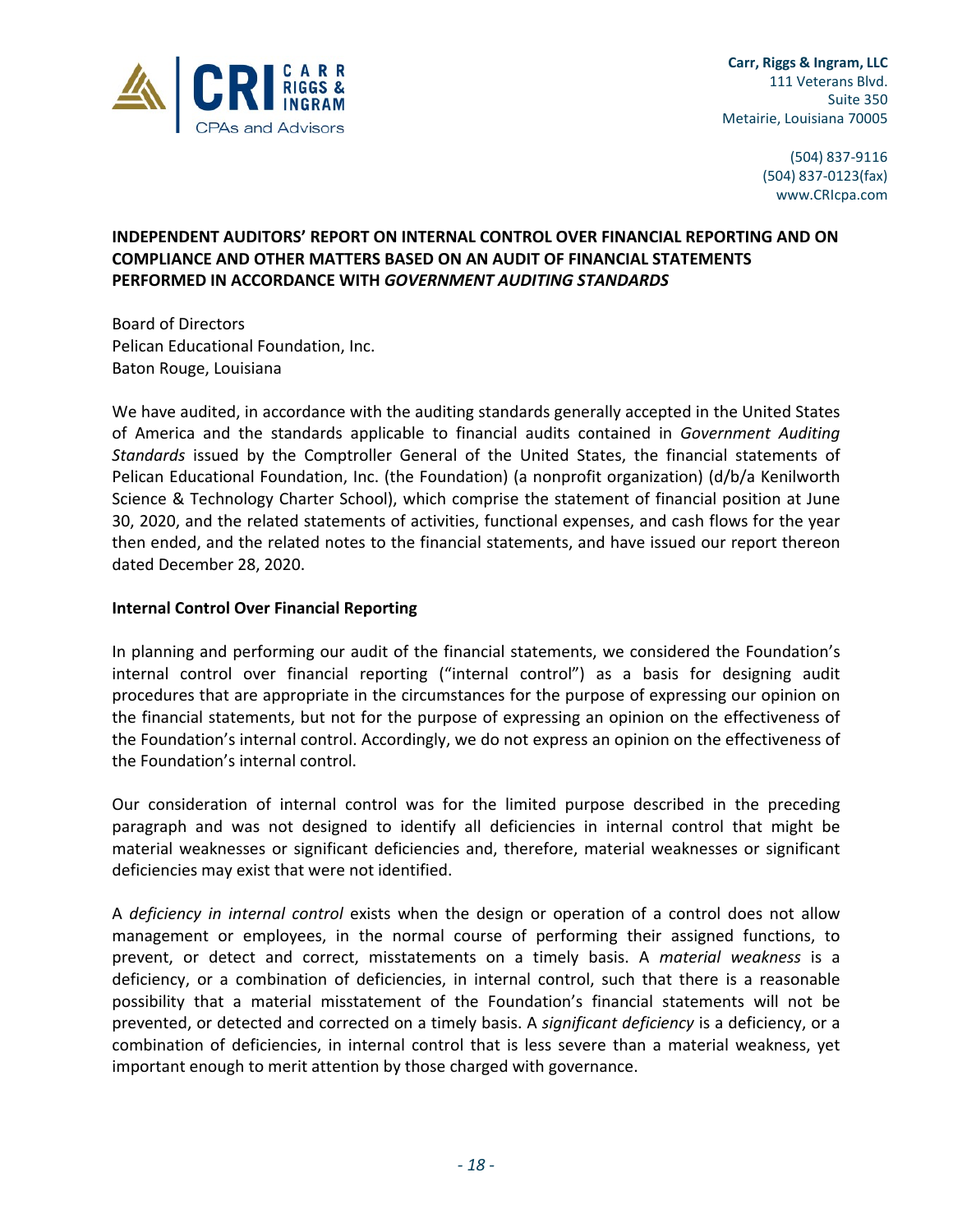Our consideration of internal control was for the limited purposes described in the first paragraph of this section and was not designed to identify all deficiencies in internal control that might be material weaknesses or significant deficiencies. Given these limitations, during our audit, we did not identify any deficiencies in internal control that we consider to material weaknesses. However, material weaknesses may exist that have not been identified.

## **Compliance and Other Matters**

As part of obtaining reasonable assurance about whether the Foundation's financial statements are free from material misstatement, we performed tests of its compliance with certain provisions of laws, regulations, contracts, and grant agreements, noncompliance with which could have a direct and material effect on the financial statements. However, providing an opinion on compliance with those provisions was not an objective of our audit, and accordingly, we do not express such an opinion. The results of our tests disclosed no instances of noncompliance or other matters that are required to be reported under *Government Auditing Standards*.

## **Purpose of this Report**

The purpose of this report is solely to describe the scope of our testing of internal control and compliance and the results of that testing, and not to provide an opinion on the effectiveness of the Foundation's internal control or on compliance. This report is an integral part of an audit performed in accordance with *Government Auditing Standards* in considering the Foundation's internal control and compliance. Accordingly, this communication is not suitable for any other purpose.

Cary Riggs & Ingram, L.L.C.

Metairie, Louisiana December 28, 2020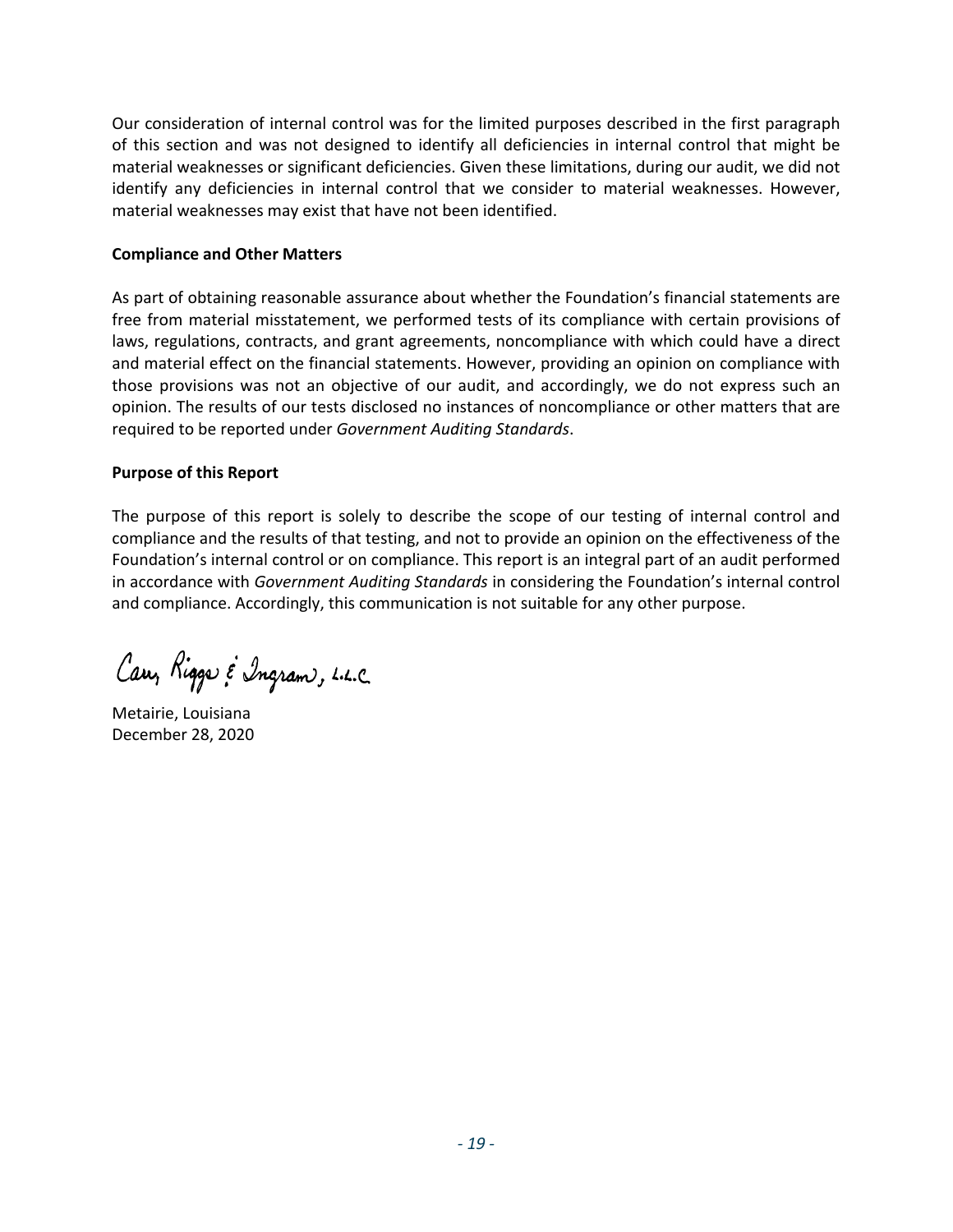

 (504) 837‐9116 (504) 837‐0123(fax) www.CRIcpa.com

## **INDEPENDENT AUDITORS' REPORT ON COMPLIANCE FOR THE MAJOR PROGRAM AND ON INTERNAL CONTROL OVER COMPLIANCE REQUIRED BY THE UNIFORM GUIDANCE**

Board of Directors Pelican Educational Foundation, Inc. Baton Rouge, Louisiana

## **Report on Compliance for the Major Federal Program**

We have audited Pelican Educational Foundation Inc.'s (the Foundation) (a nonprofit organization) (d/b/a Kenilworth Science and Technology Charter School) compliance with the types of compliance requirements described in the *OMB Compliance Supplement* that could have a direct and material effect on the Foundation's major federal program for the year ended June 30, 2020. The Foundation's major federal program is identified in the summary of auditors' results section of the accompanying schedule of findings and questioned costs.

## **Management's Responsibility**

Management is responsible for compliance with the requirements of laws, regulations, contracts, and grants applicable to its federal programs.

#### **Auditors' Responsibility**

Our responsibility is to express an opinion on compliance for the Foundation's major federal program based on our audit of the types of compliance requirements referred to above. We conducted our audit of compliance in accordance with auditing standards generally accepted in the United States of America; the standards applicable to financial audits contained in *Government Auditing Standards*, issued by the Comptroller General of the United States; and the audit requirements of Title 2 U.S *Code of Federal Regulations* Part 200, *Uniform Administrative Requirements, Cost Principles, and Audit Requirements for Federal Awards* ("Uniform Guidance"). Those standards and the Uniform Guidance require that we plan and perform the audit to obtain reasonable assurance about whether noncompliance with the types of compliance requirements referred to above that could have a direct and material effect on a major federal program occurred. An audit includes examining, on a test basis, evidence about the Foundation's compliance with those requirements and performing such other procedures as we considered necessary in the circumstances.

We believe that our audit provides a reasonable basis for our opinion on compliance for the major federal program. However, our audit does not provide a legal determination of the Foundation's compliance.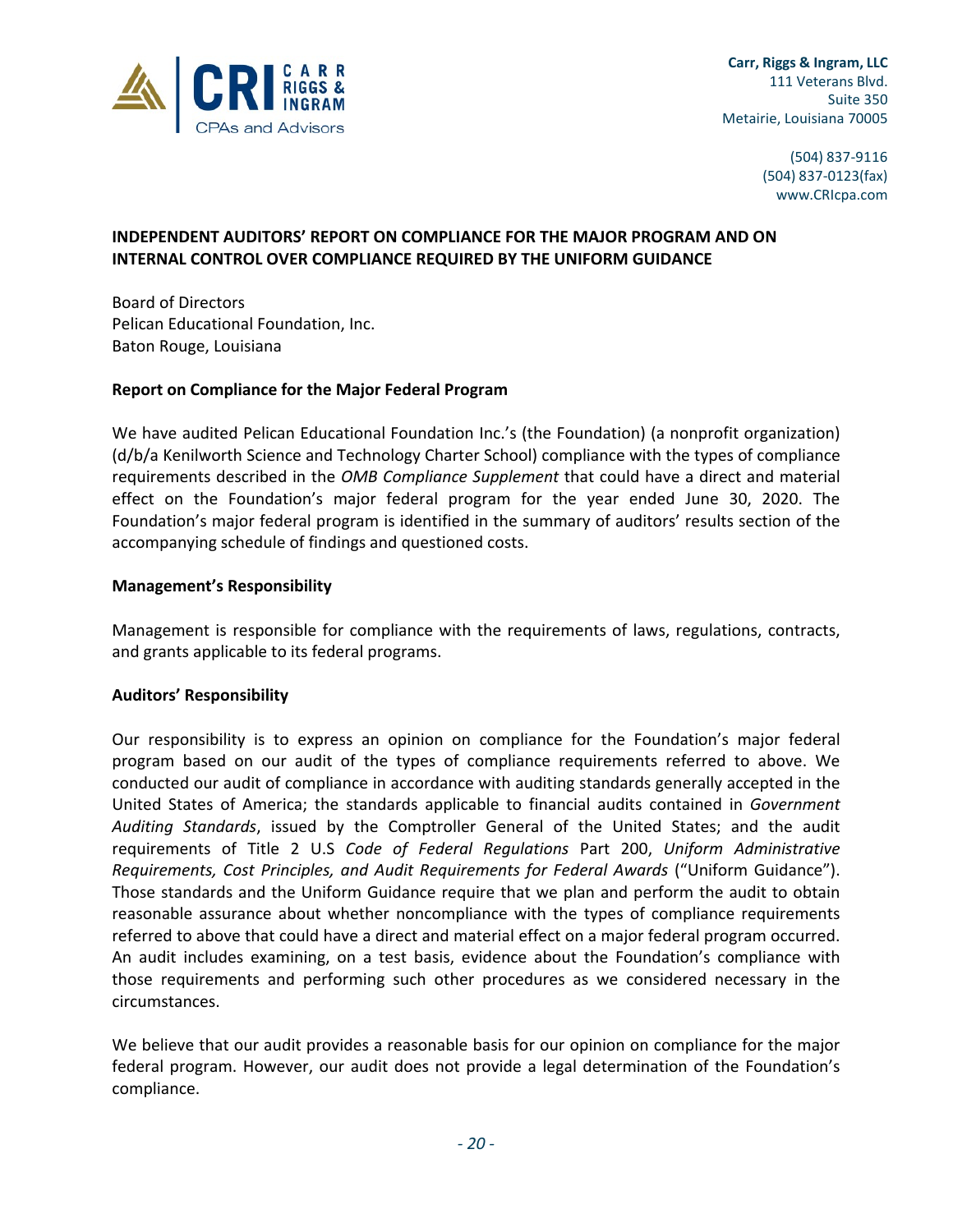#### **Opinion on the Major Federal Program**

In our opinion, the Foundation complied, in all material respects, with the types of compliance requirements referred to above that could have a direct and material effect on its major federal program for the year ended June 30, 2020.

#### **Report on Internal Control over Compliance**

Management of the Foundation is responsible for establishing and maintaining effective internal control over compliance with the types of compliance requirements referred to above. In planning and performing our audit of compliance, we considered the Foundation's internal control over compliance with the types of requirements that could have a direct and material effect on the major federal program to determine the auditing procedures that are appropriate in the circumstances for the purpose of expressing an opinion on compliance for the major federal program and to test and report on internal control over compliance in accordance with the Uniform Guidance, but not for the purpose of expressing an opinion on the effectiveness of internal control over compliance. Accordingly, we do not express an opinion on the effectiveness of the Foundation's internal control over compliance.

A *deficiency in internal control over compliance* exists when the design or operation of a control over compliance does not allow management or employees, in the normal course of performing their assigned functions, to prevent, or detect and correct, noncompliance with a type of compliance requirement of a federal program on a timely basis. A *material weakness in internal control over compliance* is a deficiency, or a combination of deficiencies, in internal control over compliance, such that there is a reasonable possibility that material noncompliance with a type of compliance requirement of a federal program will not be prevented, or detected and corrected, on a timely basis. A *significant deficiency in internal control over compliance* is a deficiency, or a combination of deficiencies, in internal control over compliance with a type of compliance requirement of a federal program that is less severe than a material weakness in internal control over compliance, yet important enough to merit attention by those charged with governance.

Our consideration of internal control over compliance was for the limited purpose described in the first paragraph of this section and was not designed to identify all deficiencies in internal control over compliance that might be material weaknesses or significant deficiencies. We did not identify any deficiencies in internal control over compliance that we consider to be material weaknesses. However, material weaknesses may exist that have not been identified.

The purpose of this report on internal control over compliance is solely to describe the scope of our testing of internal control over compliance and the results of that testing based on the requirements of the Uniform Guidance. Accordingly, this report is not suitable for any other purpose.

Carr, Rigger & Ingram, L.L.C.

Metairie, Louisiana December 28, 2020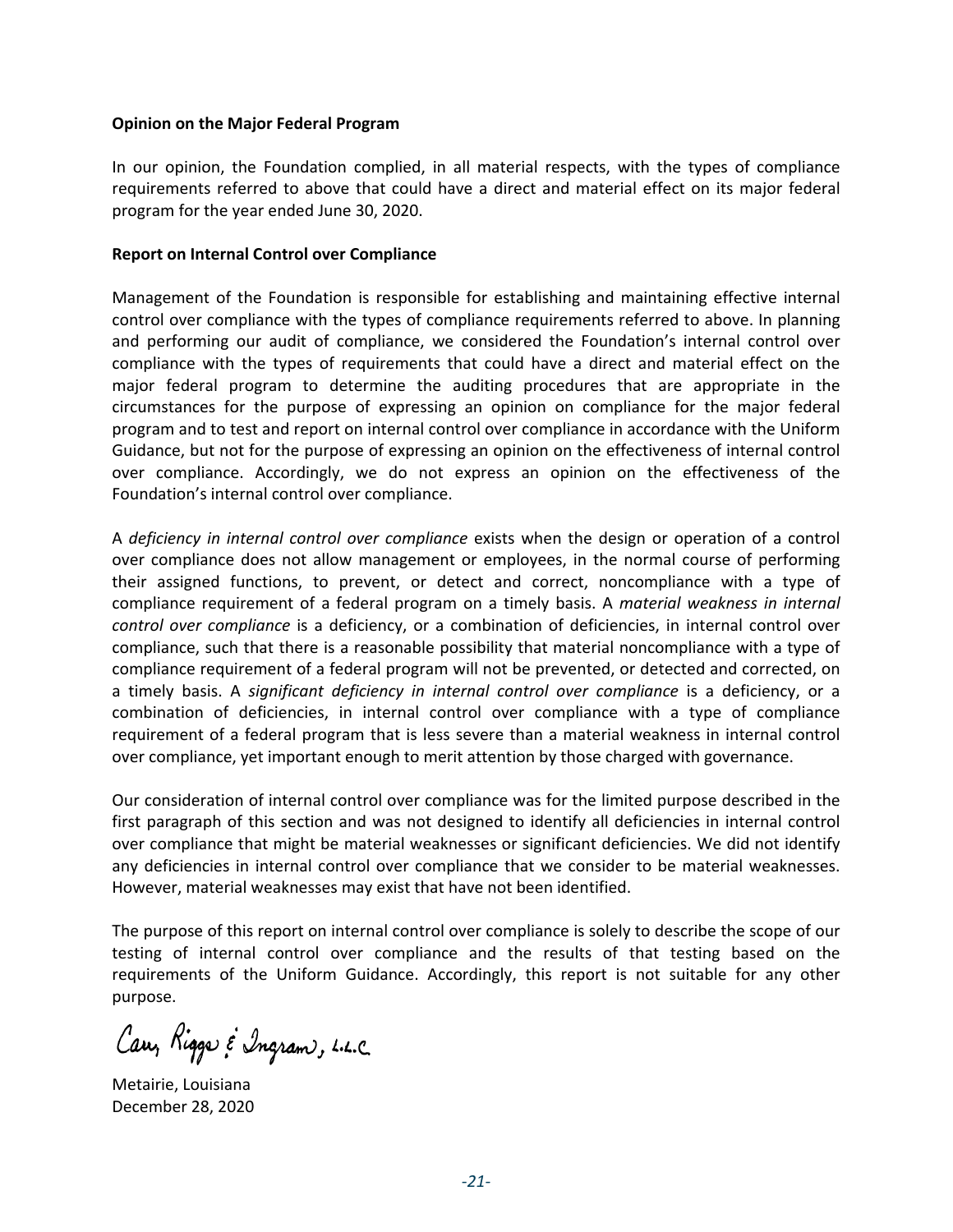## **Pelican Educational Foundation, Inc. Schedule of Expenditures of Federal Awards For the Year Ended June 30, 2020**

| Federal Grantor/Pass-Through Grantor/Program or Cluster Title                                                   | <b>Federal CFDA</b><br><b>Pass-through Entity</b><br><b>Identifying Number</b><br><b>Number</b> |     | <b>Total Federal</b><br>Expenditures (\$) |  |
|-----------------------------------------------------------------------------------------------------------------|-------------------------------------------------------------------------------------------------|-----|-------------------------------------------|--|
| United States Department of Education/Louisiana                                                                 |                                                                                                 |     |                                           |  |
| Department of Education                                                                                         |                                                                                                 |     |                                           |  |
| Title I Grants to Local Educational Agencies                                                                    | 84.010                                                                                          | N/A | \$<br>278,213                             |  |
| Title I Grants to Local Educational Agencies/Direct Student Services                                            | 84.010                                                                                          | N/A | 9,238                                     |  |
| Title I Grants to Local Educational Agencies/Redesign Planning 1003A                                            | 84.010                                                                                          | N/A | 89,259                                    |  |
| <b>Total Title I Grants to Local Educational Agencies</b>                                                       |                                                                                                 |     | 376,710                                   |  |
| Supporting Effective Instruction State Grants                                                                   | 84.367                                                                                          | N/A | 31,502                                    |  |
| Student Support and Academic Enrichment Program                                                                 | 84.424                                                                                          | N/A | 24,059                                    |  |
| United States Department of Education/ Special Education Cluster<br>Special Education_Grants to States          | 84.027                                                                                          | N/A | 89,698                                    |  |
| Special Education - School Redesign Grant                                                                       | 84.027A                                                                                         | N/A | 9,041                                     |  |
| <b>Total Special Education Clister</b>                                                                          |                                                                                                 |     | 98,739                                    |  |
| <b>Total Department of Education</b>                                                                            |                                                                                                 |     | 531,010                                   |  |
|                                                                                                                 |                                                                                                 |     |                                           |  |
| United States Department of Agriculture/Direct Program/Child Nutrition Cluster<br>National School Lunch Program | 10.555                                                                                          | N/A | 167,116                                   |  |
| National School Lunch Program (Commodities)                                                                     | 10.555                                                                                          | N/A | 15,712                                    |  |
| School Breakfast Program                                                                                        | 10.553                                                                                          | N/A | 76,486                                    |  |
| Summer Food Service Program for Children                                                                        | 10.559                                                                                          | N/A | 78,377                                    |  |
| <b>Total Child Nutrition Cluster</b>                                                                            |                                                                                                 |     | 337,691                                   |  |
| United States Department of Agriculture/Direct Program                                                          |                                                                                                 |     |                                           |  |
| Child and Adult Care Food Program                                                                               | 10.558                                                                                          | N/A | 9,943                                     |  |
| <b>Total Department of Agriculture</b>                                                                          |                                                                                                 |     | 347,634                                   |  |
| <b>Total Expenditures of Federal Awards</b>                                                                     |                                                                                                 |     | \$878,644                                 |  |

\*Pelican Educational Foundation did not pass‐through any amounts to subreceipients.

*See independent auditors' report and accompanying notes to the Schedule of Expenditures of Federal Awards. ‐22‐*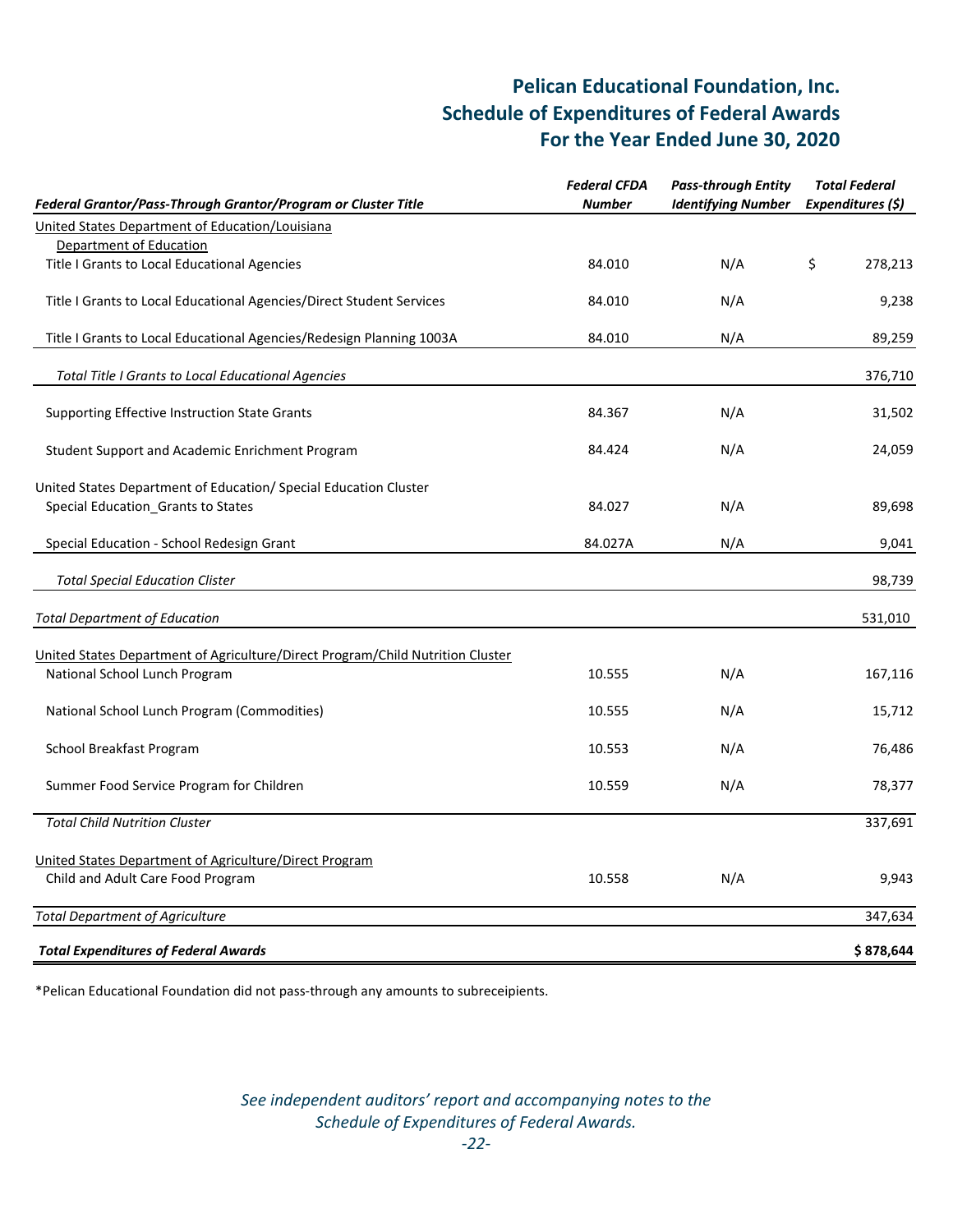## **Pelican Educational Foundation, Inc. Notes to Schedule of Expenditures of Federal Awards For the Year Ended June 30, 2020**

#### **Note 1: GENERAL**

The accompanying schedule of expenditures of federal awards (the Schedule) presents the revenues from federal awards of Pelican Educational Foundation Inc. (the Foundation) (a nonprofit organization) (d/b/a Kenilworth Science and Technology Charter School) as defined in Note 2 to the Foundation's basic financial statements for the year ended June 30, 2020. All federal financial assistance was received directly from federal agencies is included on the Schedule, as well as federal assistance passed through other government agencies.

#### **Note 2: BASIS OF ACCOUNTING**

The accompanying Schedule of Expenditures of Federal Awards includes the federal grant activity of the Foundation and is presented on the accrual basis of accounting. The information in this schedule is presented in accordance with the requirements of Title 2 U.S. *Code of Federal Regulations Part 200, Uniform Administrative Requirements, Cost Principles, and Audit Requirements for Federal Awards* (Uniform Guidance). Therefore, some amounts presented in this schedule may differ from amounts presented in or used in the preparation of the basic financial statements. The Foundation has not elected to use the 10% de minimis indirect rate allowed under the Uniform Guidance.

#### **Note 3**: **RELATIONSHIP TO BASIC FINANCIAL STATEMENTS**

Federal awards revenues are reported in the Foundation's basic financial statements as program revenues.

#### **Note 4: LOAN**

The Foundation did not expend federal awards related to loans or loan guarantees during the year.

#### **Note 5: FEDERALLY FUNDED INSURANCE**

The Foundation has no federally funded insurance.

#### **Note 6: NONCASH ASSISTANCE**

The Foundation received federal noncash assistance for the fiscal year ended June 30, 2020 for USDA donated commodities in the amount of \$15,712.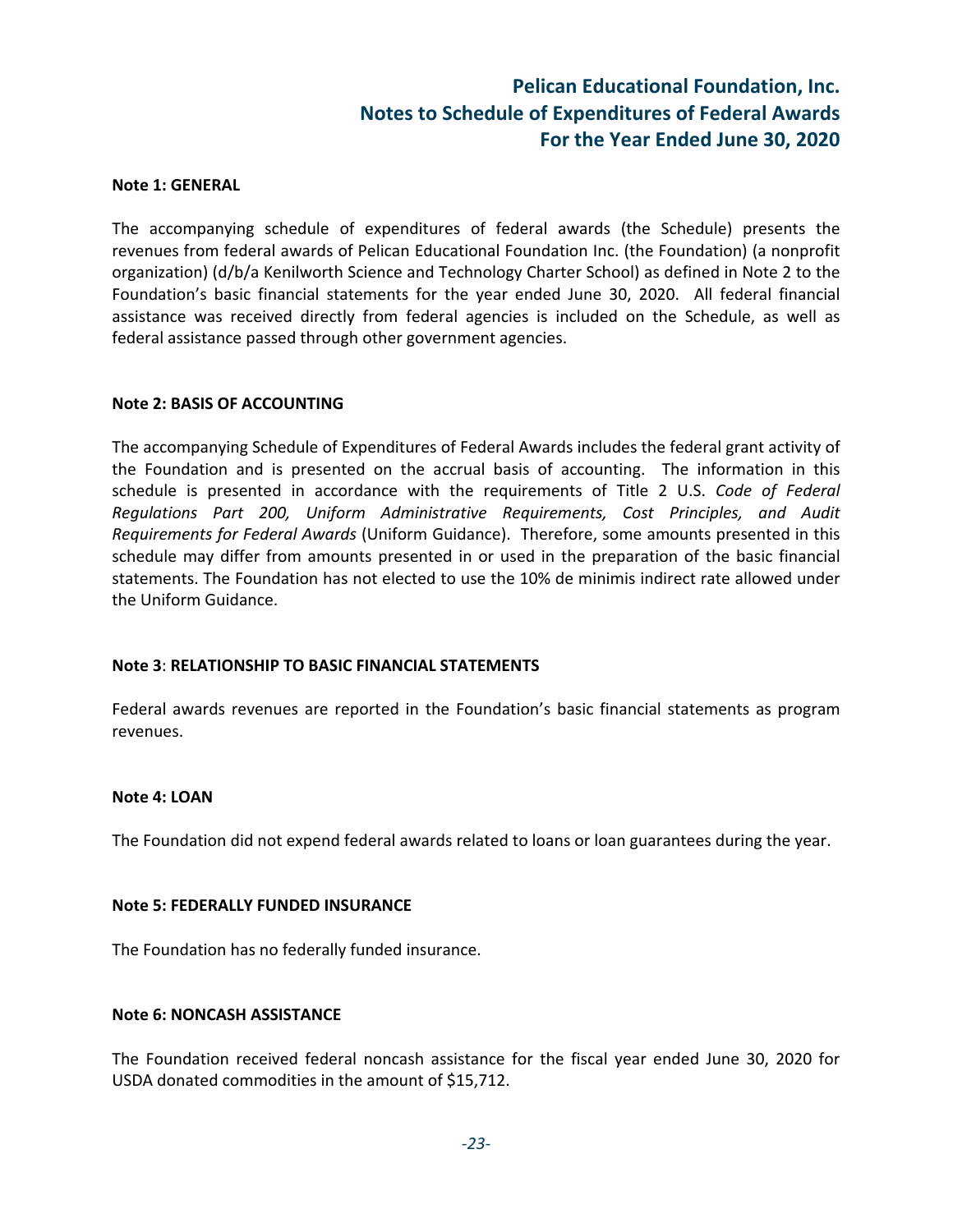## **Pelican Educational Foundation, Inc. Notes to Schedule of Expenditures of Federal Awards For the Year Ended June 30, 2020**

## **Note 7: ON‐BEHALF PAYMENTS**

The Foundation did not have on‐behalf payments.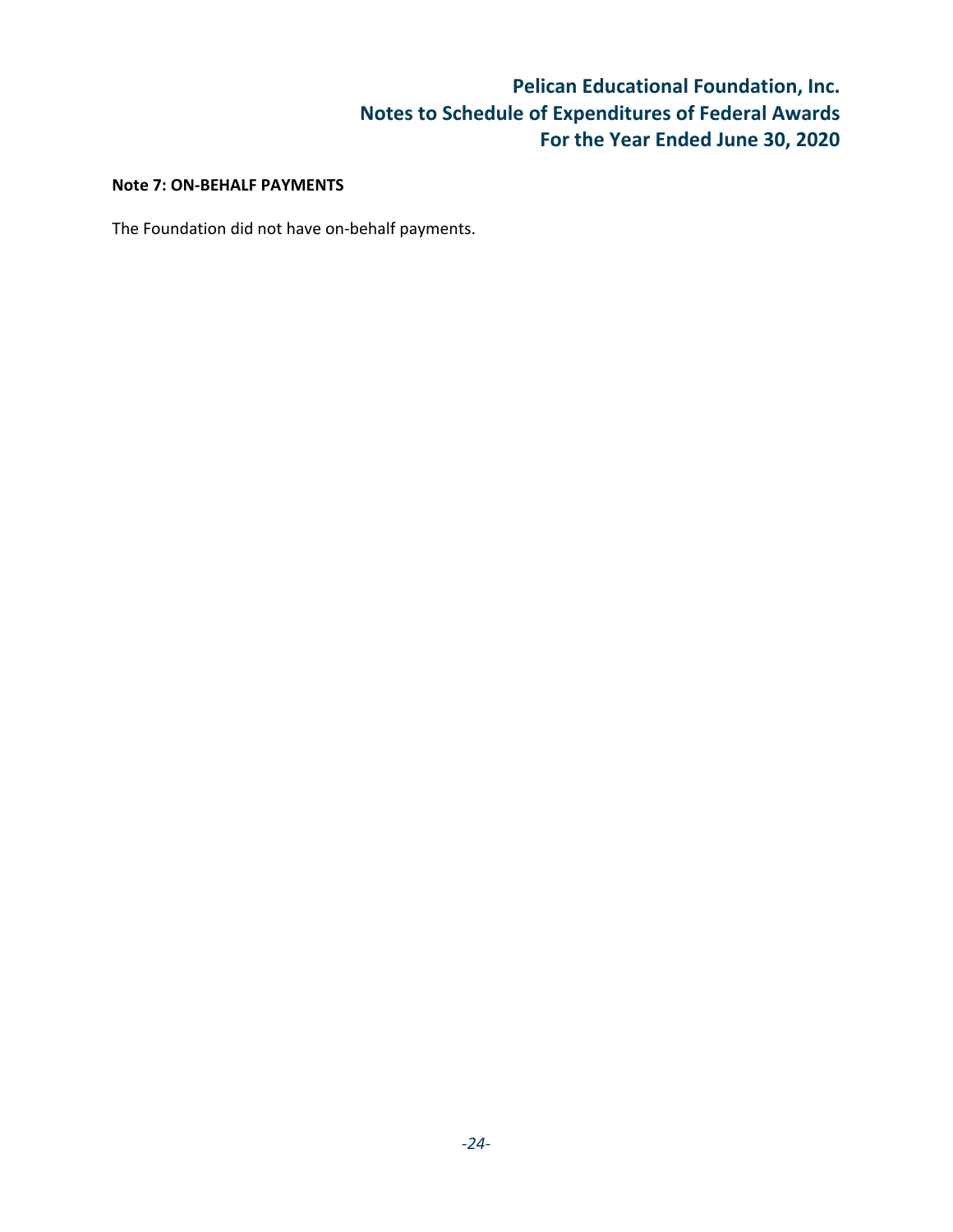# **Pelican Educational Foundation, Inc. Schedule of Findings and Questioned Costs For the Year Ended June 30, 2020**

## **A. SUMMARY OF AUDITORS' RESULTS**

| <b>Financial Statements</b>                                                                                                                            |                                               |
|--------------------------------------------------------------------------------------------------------------------------------------------------------|-----------------------------------------------|
| Type of auditors' report issued:                                                                                                                       | Unmodified                                    |
| Internal control over financial reporting:<br>Material weakness(es) identified?<br>$\bullet$<br>Significant deficiency(es) identified?<br>$\bullet$    | yes<br><u>_ X _</u> no<br>X none noted<br>yes |
| Noncompliance material to financial statements noted?                                                                                                  | $X$ none noted<br>yes                         |
| <b>Federal Awards</b>                                                                                                                                  |                                               |
| Internal control over major federal programs:<br>Material weakness(es) identified?<br>$\bullet$<br>Significant deficiency(es) identified?<br>$\bullet$ | yes<br>X no<br>X none noted<br>yes            |
| Type of auditors' report issued on compliance for major<br>federal programs:                                                                           | Unmodified                                    |
| Any audit findings disclosed that are required to be<br>reported in accordance with 2 CFR Part 200.516(a)?                                             | $X$ none noted<br>yes                         |
| Identification of major federal programs:                                                                                                              |                                               |
| Federal CFDA Number<br>Federal Program or Cluster<br>Title I Grants to Local Educational Agencies<br>84.010                                            |                                               |
| Dollar threshold used to distinguish between type A and B programs was \$750,000 for major federal<br>programs.                                        |                                               |

| Auditee qualified as a low-risk auditee for federal purposes? | _____ yes <u>___x _</u> no |  |  |
|---------------------------------------------------------------|----------------------------|--|--|
|---------------------------------------------------------------|----------------------------|--|--|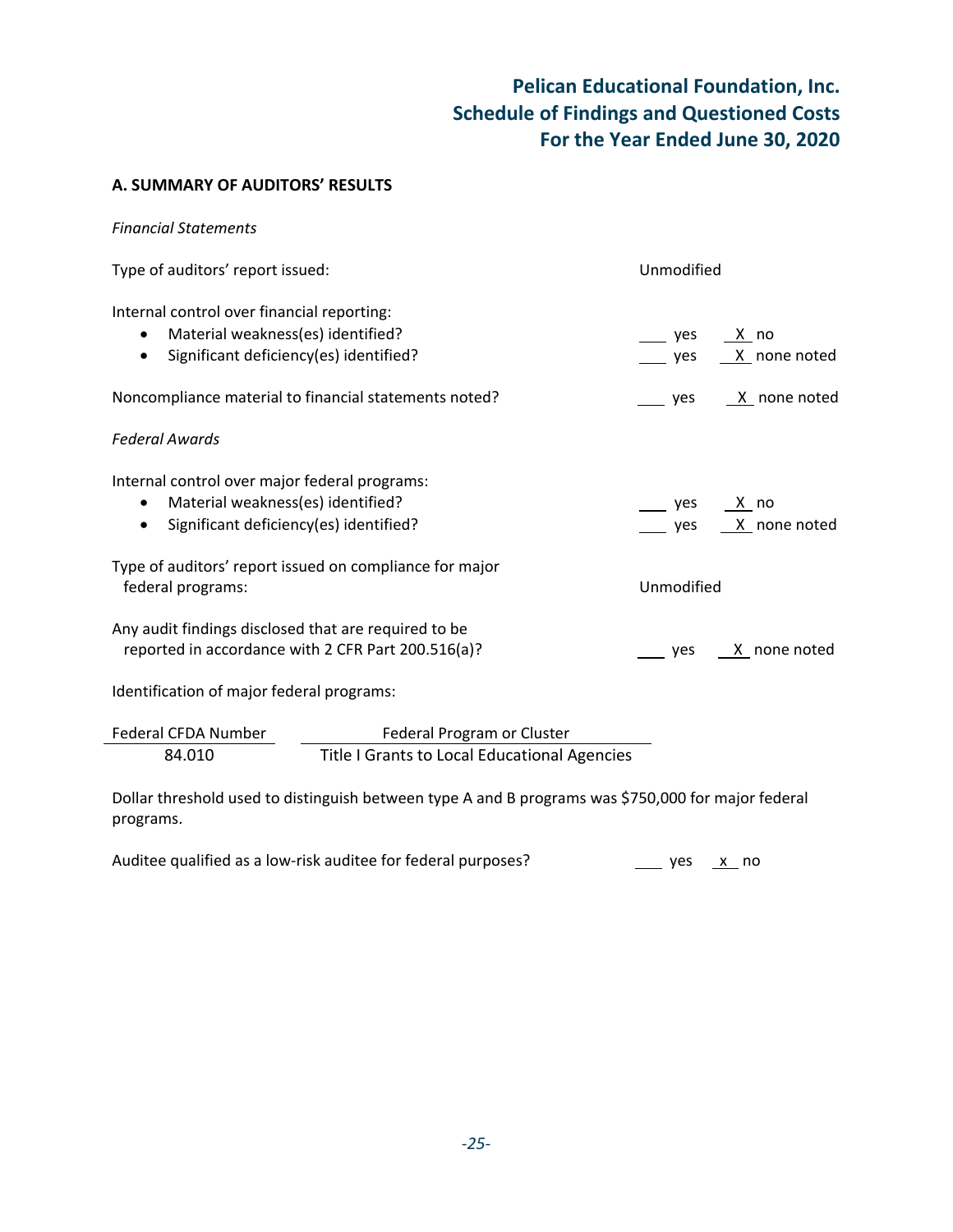## **Pelican Educational Foundation, Inc. Schedule of Findings and Questioned Costs For the Year Ended June 30, 2020**

## **B. FINDINGS RELATED TO THE FINANCIAL STATEMENTS**

*There were no findings noted related to the financial statements for the year ended June 30, 2020.*

## **C. FINDINGS RELATED TO COMPLIANCE AND OTHER MATTERS**

*There were no findings noted related to compliance and other matters for the year ended June 30, 2020*.

## **D. FINDINGS AND QUESTIONED COSTS RELATED TO MAJOR FEDERAL AWARD PROGRAMS**

*There were no findings noted related to findings and questioned costs related to major federal award programs for the year ended June 30, 2020*.

## **E. MANAGEMENT LETTER**

*A management letter was not issued for the year ended June 30, 2020.*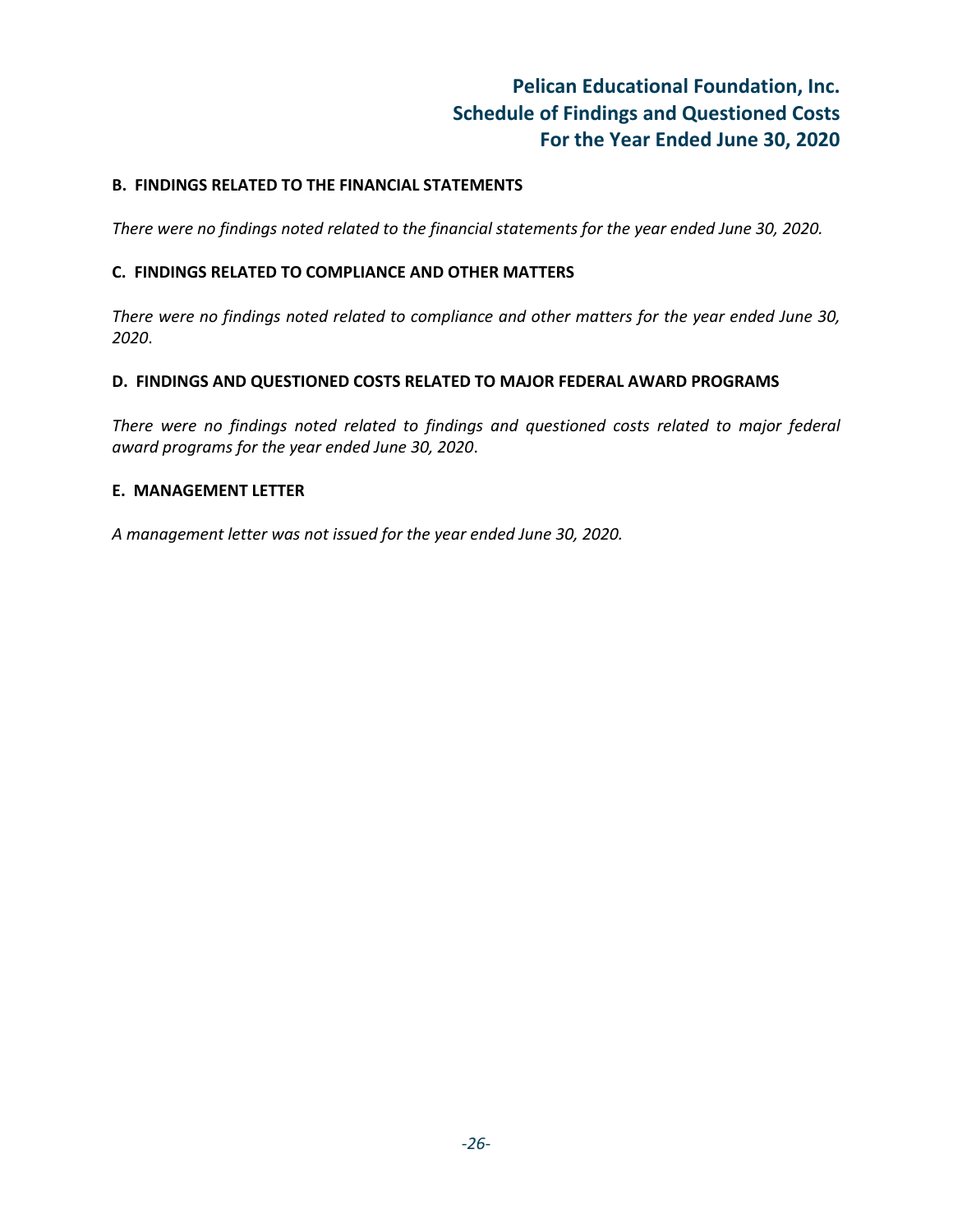## **Pelican Educational Foundation, Inc. Summary Schedule of Prior Year Audit Findings For the Year Ended June 30, 2020**

#### **B. FINDINGS RELATED TO THE FINANCIAL STATEMENTS**

#### **2019‐001: FINANCIAL REPORTING**

| Criteria: | Building improvements should be capitalized to construction in                         |
|-----------|----------------------------------------------------------------------------------------|
|           | process as construction services performed and invoiced.                               |
|           | Auditors' Recommendation: The Foundation should design, implement and monitor policies |
|           | and procedures to properly capture and record building                                 |
|           | improvements as incurred through construction in process and                           |
|           | place in service once construction complete and put in service.                        |
| Resolved: | Yes.                                                                                   |

#### **2019‐002: FINANCIAL CLOSE**

| Criteria:        | Account balances at fiscal year-end should be reviewed for                                                                                                |
|------------------|-----------------------------------------------------------------------------------------------------------------------------------------------------------|
|                  | accuracy of balance.                                                                                                                                      |
|                  | Auditors' Recommendation: The School should design, implement and monitor policies and<br>procedures to review all account balance at fiscal year-end for |
|                  |                                                                                                                                                           |
|                  | accuracy of the balance.                                                                                                                                  |
| <b>Resolved:</b> | Yes.                                                                                                                                                      |

## **C. FINDINGS RELATED TO COMPLIANCE AND OTHER MATTERS**

None issued.

#### **D. FINDINGS AND QUESTIONED COSTS RELATED TO MAJOR FEDERAL AWARD PROGRAMS**

#### **2019‐003: REPORTING**

**Title and CFDA Number of Federal Program***:* CFDA 84.010 Title I – Grants to Local Educational Agencies **Federal Award Identification Number and Year:** S010A130018 / 2019 **Name of Federal Agency:**  Department of Education **Name of Pass‐Through Grantor**: Louisiana Department of Education **Questioned Costs:** No questioned costs noted. **Criteria:** Reporting ‐ As described in 2 CFR Part 200.61, subrecipients of federal funds must design and implement internal controls designed to provide reasonable assurance regarding the achievement of the reliability of the reporting for internal and external use.

**Auditors' Recommendation:** Management should design, implement, and document